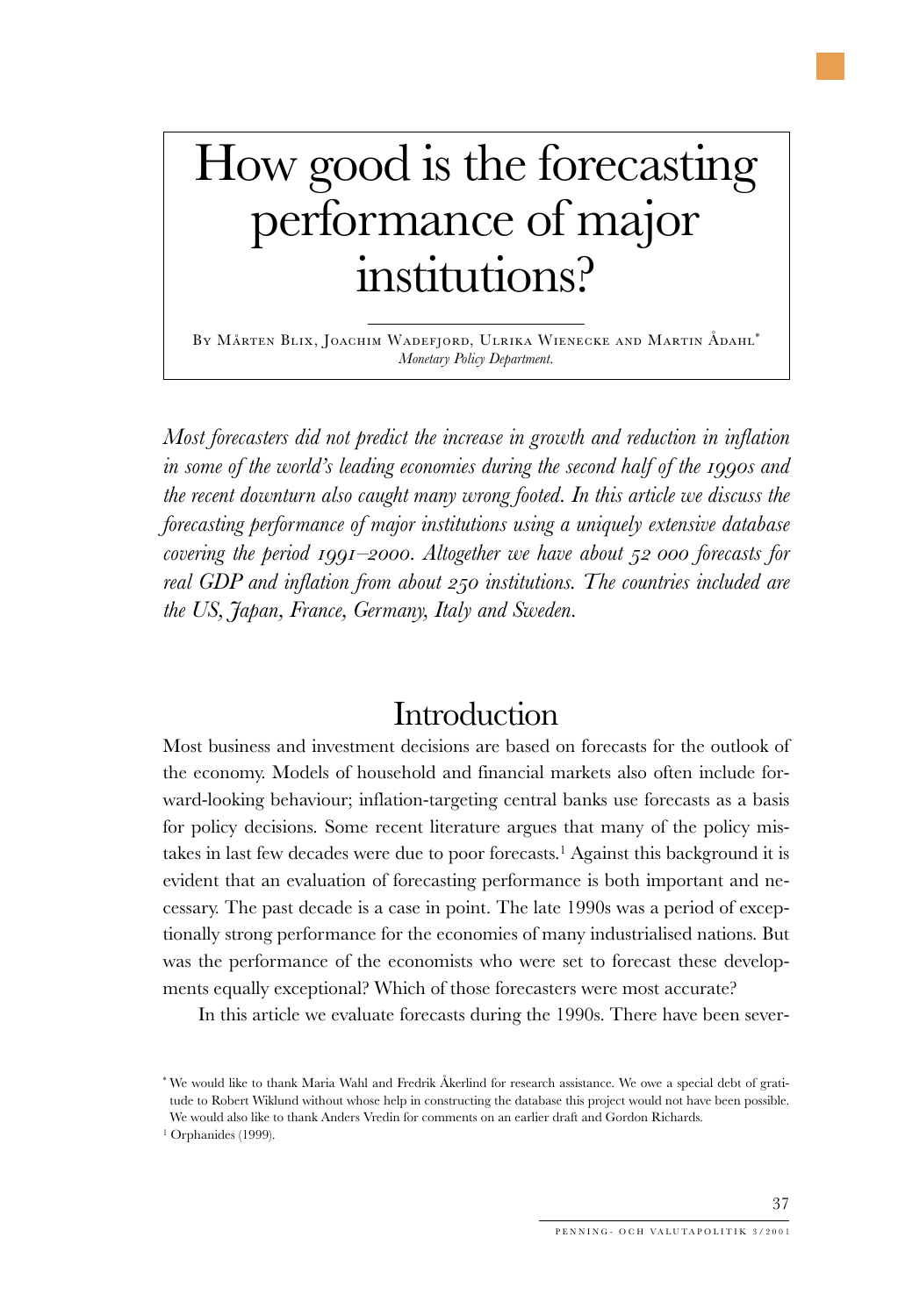**This evaluation of forecasting performance is unique in its size and comprehensiveness.**

al such studies during recent years,2 but our evaluation is unique in its size and comprehensiveness. Other studies typically focus on a few selected forecasters, some particular

institutions or countries. By contrast, our study encompasses a database of about 52 000 forecasts for real GDP and inflation made by major institutions in the Consensus Forecasts' selection of leading forecasters from 1991 to 2000 for five leading economies – the United States, Japan, Germany, France and Italy – as well as for Sweden. To these we have added the forecasts of the OECD and the IMF. All in all about 250 institutions are included in the database (see table A1 in the appendix). $3$ 

**We focus on common patterns of forecasting performance across countries.**

The forecasters have been evaluated on the magnitude of error in the forecast according to their root mean square error (RMSE). This measure is based on the square of the

forecast errors and is a fairly standard evaluation tool for forecasts. We also evaluate the forecasters using the mean prediction error (MPE). This measure is a simple average of the forecasting errors and hence should be close to zero over a longer time-period in order for a forecast to be unbiased. The forecasts have also been evaluated at different points during the year to assess the pattern of forecast revisions. The methods used for the evaluation, as well as analyses of individual countries, are detailed in appendices A and B. In the main text, we focus on common patterns of forecasting performance across countries.

### Growth is more difficult to forecast than inflation

The common denominator for all but one of the countries included in this study is that it has been more difficult to predict growth than inflation during the analysed time span. This can be seen from tables 1 and 2. For the United States, the forecasting error for forecasts of growth one year ahead was on average 1.2 percentage points (ranging from 0.7 to 1.5 percentage points) but for inflation

<sup>2</sup> See for example Batchelor (1997), Diebold, Tay & Wallis (1997), Glück, Schleicher & Catena (2000), IMF (2001), Keereman (1999), Thomas & Grant (2000) and Öller & Barrot (2000).

<sup>3</sup> The Riksbank is not included in the evaluation of forecasters. The main reason for this is that the Riksbank's forecasts, unlike those of the other institutions, are conditioned on the assumption of an unchanged repo rate, in order to serve as an effective instrument for monetary policy. However separate evaluations have been made of the Riksbank's forecasts, taking into account this particular assumption (Jansson & Vredin 2000).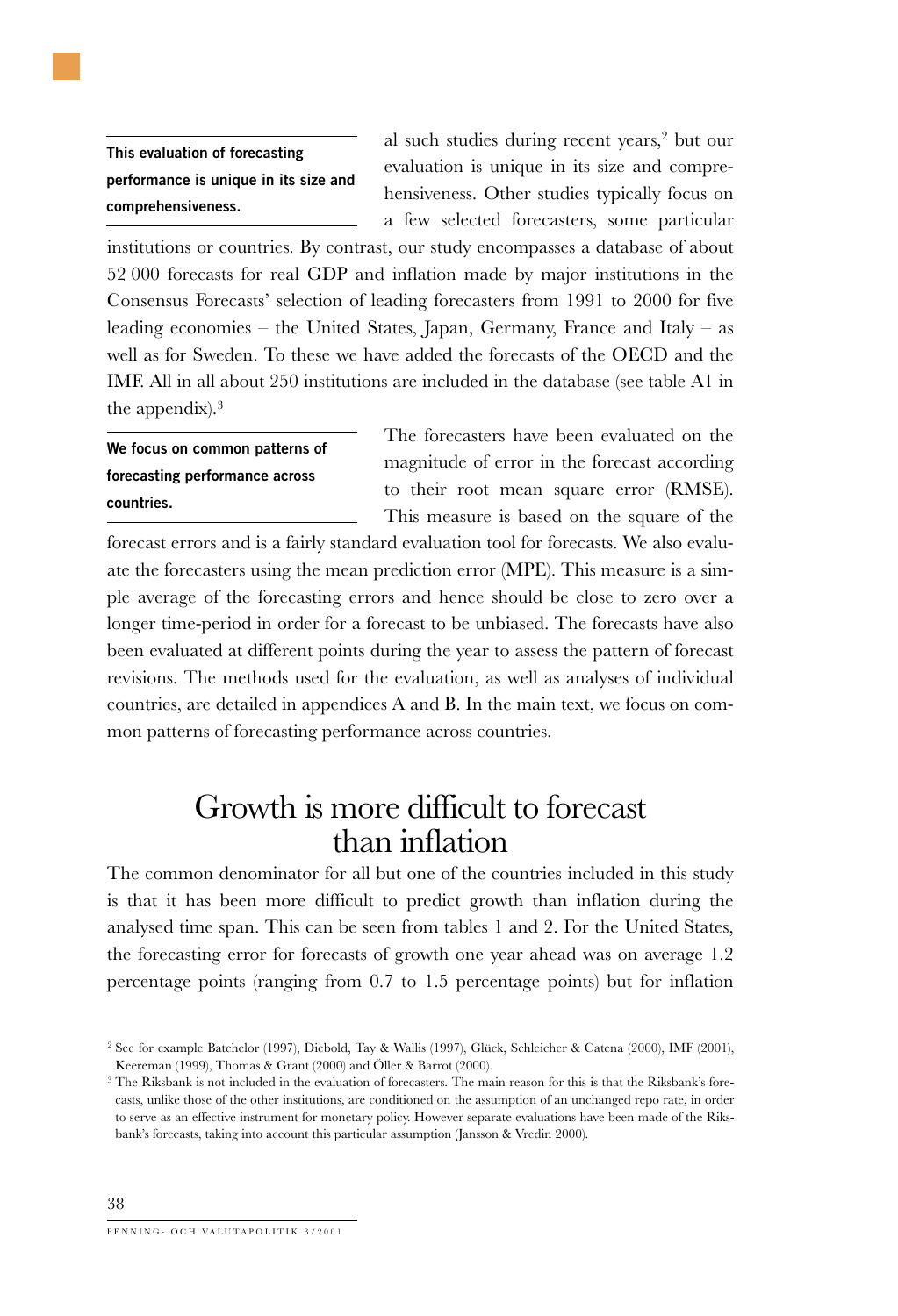only on average about 0.5 percentage points (ranging from 0.3 to 0.8 percentage points).4 A similar difference between the accuracy of growth and inflation forecasts is observed in the other four major economies included in the analysis. The notable exception is Sweden, where the errors in the forecasts for inflation and growth are similar (about 1 percentage point in both cases).

|      | US   | Japan | <b>France</b> | Germany | Italy | Sweden | Mean |
|------|------|-------|---------------|---------|-------|--------|------|
| 1991 | 0.63 |       | 1.28          | 2.04    | 0.49  |        | 1.11 |
| 1992 | 1.61 | 1.56  | 0.76          | 0.65    | 0.92  |        | 1.10 |
| 1993 | 0.35 | 1.92  | 2.26          | 1.22    | 1.62  |        | 1.47 |
| 1994 | 0.99 | 0.90  | 0.97          | 2.34    | 0.82  |        | 1.20 |
| 1995 | 0.48 | 0.87  | 1.12          | 1.44    | 0.16  | 1.57   | 0.94 |
| 1996 | 1.00 | 3.09  | 0.60          | 0.42    | 1.34  | 0.91   | 1.22 |
| 1997 | 2.02 | 0.67  | 0.31          | 0.24    | 0.81  | 0.74   | 0.80 |
| 1998 | 1.84 | 2.79  | 0.66          | 0.19    | 0.50  | 0.48   | 1.08 |
| 1999 | 1.81 | 1.40  | 1.03          | 0.34    | 0.29  | 2.08   | 1.16 |
| 2000 | 1.39 | 1.20  | 0.33          | 0.38    | 0.58  | 0.34   | 0.70 |
| Mean | 1.21 | 1.60  | 0.93          | 0.93    | 0.75  | 1.02   | 1.07 |

**Table 1. Average root mean square (RMSE) GDP, current year, January**

Note. These RMSE are an average of the forecasters included in the consensus survey.

|  |  |  |  |  |  |  |  | Table 2. Average root mean square (RMSE) CPI, current year, January |  |
|--|--|--|--|--|--|--|--|---------------------------------------------------------------------|--|
|--|--|--|--|--|--|--|--|---------------------------------------------------------------------|--|

|      | US   | Japan | France | Germany | Italy | Sweden | Mean |
|------|------|-------|--------|---------|-------|--------|------|
| 1991 | 0.67 |       | 0.40   | 0.26    | 0.39  |        | 0.43 |
| 1992 | 0.51 | 0.57  | 0.78   | 1.24    | 0.24  |        | 0.67 |
| 1993 | 0.32 | 0.53  | 0.54   | 0.71    | 1.17  |        | 0.65 |
| 1994 | 0.44 | 0.25  | 0.43   | 0.30    | 0.57  |        | 0.40 |
| 1995 | 0.55 | 0.78  | 0.26   | 0.67    | 1.33  | 1.04   | 0.77 |
| 1996 | 0.31 | 0.21  | 0.24   | 0.44    | 0.50  | 1.71   | 0.57 |
| 1997 | 0.71 | 0.64  | 0.34   | 0.30    | 0.77  | 0.42   | 0.53 |
| 1998 | 0.80 | 0.37  | 0.68   | 1.22    | 0.20  | 1.66   | 0.82 |
| 1999 | 0.31 | 0.38  | 0.24   | 0.43    | 0.40  | 0.25   | 0.34 |
| 2000 | 0.83 | 0.59  | 0.82   | 0.54    | 0.69  | 0.35   | 0.64 |
| Mean | 0.55 | 0.48  | 0.47   | 0.61    | 0.62  | 0.91   | 0.61 |

Note. These RMSE are an average of the forecasters included in the consensus survey.

One possible explanation for the greater ease in foreseeing inflation than growth is related to the new role for central banks: the monetary policy authorities in the six countries surveyed have adopted policies aimed towards price stability during the 1990s. Some of these countries' central banks have introduced explicit inflation targets, such as Sveriges Riksbank<sup>5</sup> for Sweden. Other countries have had

<sup>4</sup> For more details about the institutions' RMSE (see appendices). Note that the range excludes the random walk.

<sup>5</sup> According to Jansson & Vredin (2000) the forecasting error of the Riksbank's own projections one year ahead of the year in question was, according to the RMSE method, 1.4 for inflation and 1.1 for growth. The forecast for two years ahead of the year in question was 2.4 for inflation and 1.0 for growth. Even if these forecasts cannot be compared to those of other forecasters in this paper due to the assumption of a constant repo rate, they nevertheless indicate that the Riksbank, like other forecasters, has not been more successful in predicting inflation than growth in the Swedish economy.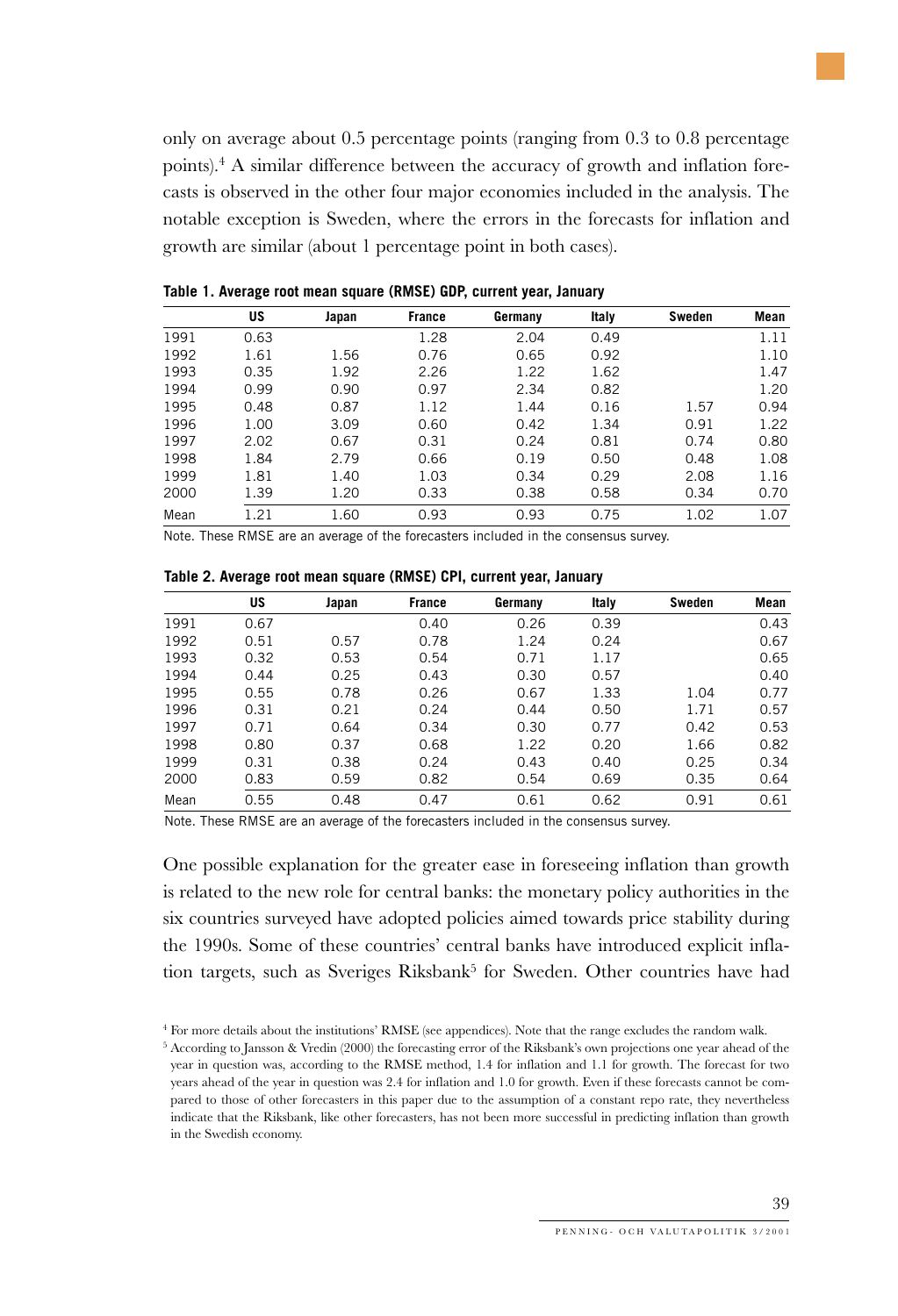more or less explicit inflation targets (including, in the case of Germany, France and Italy, the Maastricht criterion on inflation prior to EMU entry) all of which have been specifically aimed at anchoring inflation expectations in the economy. Many central banks have also been given increased independence and accountability in the conduct of monetary policy.

Another possible explanation is that GDP is simply harder to forecast as such. GDP comprises much more input than price indices like the CPI. Moreover, GDP-data is often revised, which is rarely the case for CPI. Sometimes, GDP-revisions can be quite large, for instance US GDP growth for 2000 was revised down in 2001 by almost one percentage point.

### Forecasting performance does not follow the same pattern across countries despite a globalised economy

**We find no clear correlation pattern for GDP forecast errors across countries.**

Are there any patterns between countries discernible from tables 1 and 2? In an increasingly integrated world economy, one might expect the forecasting errors to be contempo-

raneously correlated across countries. For example, large forecasting errors in the US might lead to worse forecasts for other OECD countries via trade effects. We find no such clear pattern for GDP forecasts. In particular, the RMSE of US GDP forecasts (displayed in table 1) is negatively correlated with all countries included in our analysis. The other countries included, however, are all positively correlated with their average. One way these patterns could arise is if the errors in US GDP forecasts are due to underestimating the "new economy" and that "new economy" spreads with a lag and with less strong effects to other economies.

The picture is different for CPI forecasts. All countries except Italy and Sweden consistently have positively correlated RMSE. One possible explanation is the common trend towards lower inflation in several OECD countries mentioned above. Admittedly, Sweden has been a part of this trend and it would therefore be expected that forecasters would similarly have reduced their forecasting error. One potential explanation why this is not the case is the Swedish track record of above average inflation in the OECD for the 1970s and 1980s, perhaps giving rise to longer time for the low inflation regime to gain credibility.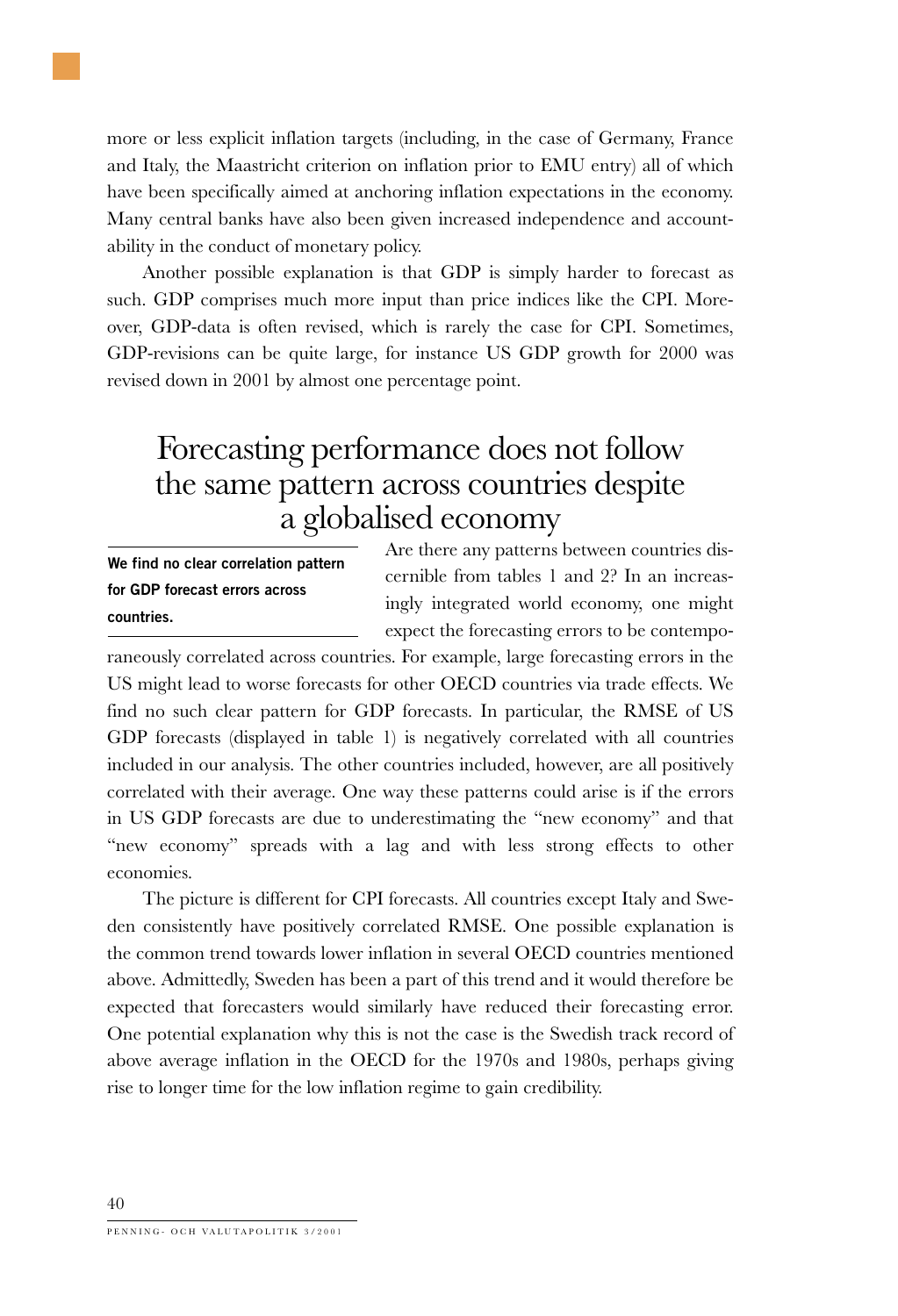### Inflation is overestimated and growth underestimated

Are there any systematic patterns in the forecasting errors across countries? Inflation has been repeatedly overestimated in several countries to different degrees (see table 3). On averaging across institutions' forecasts, no

**Inflation has been repeatedly overestimated while half of the countries display an average underestimation of GDP.**

country in our analysis displays a downward bias for inflation forecasts. The picture is more mixed for growth. Half of the countries display an average underestimation of GDP by most analysts. The most apparent example is the U.S. (see figure 1), where the MPE is  $-0.9$  percentage points, i.e. an average downward bias in growth forecasts. The MPE for US inflation is 0.3 percentage points, implying that inflation by contrast has been overestimated.6 The figures show similar unequivocal biases for Sweden. Japan has close to unbiased forecasts for both GDP and inflation; France and Italy have both an upward bias in GDP forecasts, whereas Germany has a downward bias.

#### **Table 3. Average mean prediction error (MPE) across institutions**

|     | US   | Japan | <b>France</b> | Germany | Italy | Sweden |
|-----|------|-------|---------------|---------|-------|--------|
| CPI | U.J  | ັ     | ◡.∠           |         |       | 0.8    |
| GDP | -0.9 |       | ∪.∪           | $-U.$   | ∪.∪   | 0.4    |

Note. This diagram is based on the MPE for forecasts made in January for the current year. For unbiased forecasts, the MPE should be close to zero.

A possible explanation for those biases in the forecasts in the 1990s is that forecasters have had problems in identifying important structural changes. The United States was in the

#### **Forecasters have had problems in identifying important structural changes.**

latter part of the 1990s characterised by a marked increase in productivity that many analysts have associated with information and communication technologies. This productivity rise did not occur in continental Europe7, whereas Sweden may have been an exception. For both Sweden and the US, forecasters may have been slow to recognise these structural changes. Meanwhile in Japan, France and Italy structural problems have characterised most of the 1990s and their lesser productivity record has left them trailing behind during the American growth

<sup>6</sup> This finding is similar to Diebold, Tay & Wallis (1997). They find a pattern of forecasters tending to overpredict the probability of negative inflation shocks.

<sup>7</sup> See Eriksson & Ådahl (2000).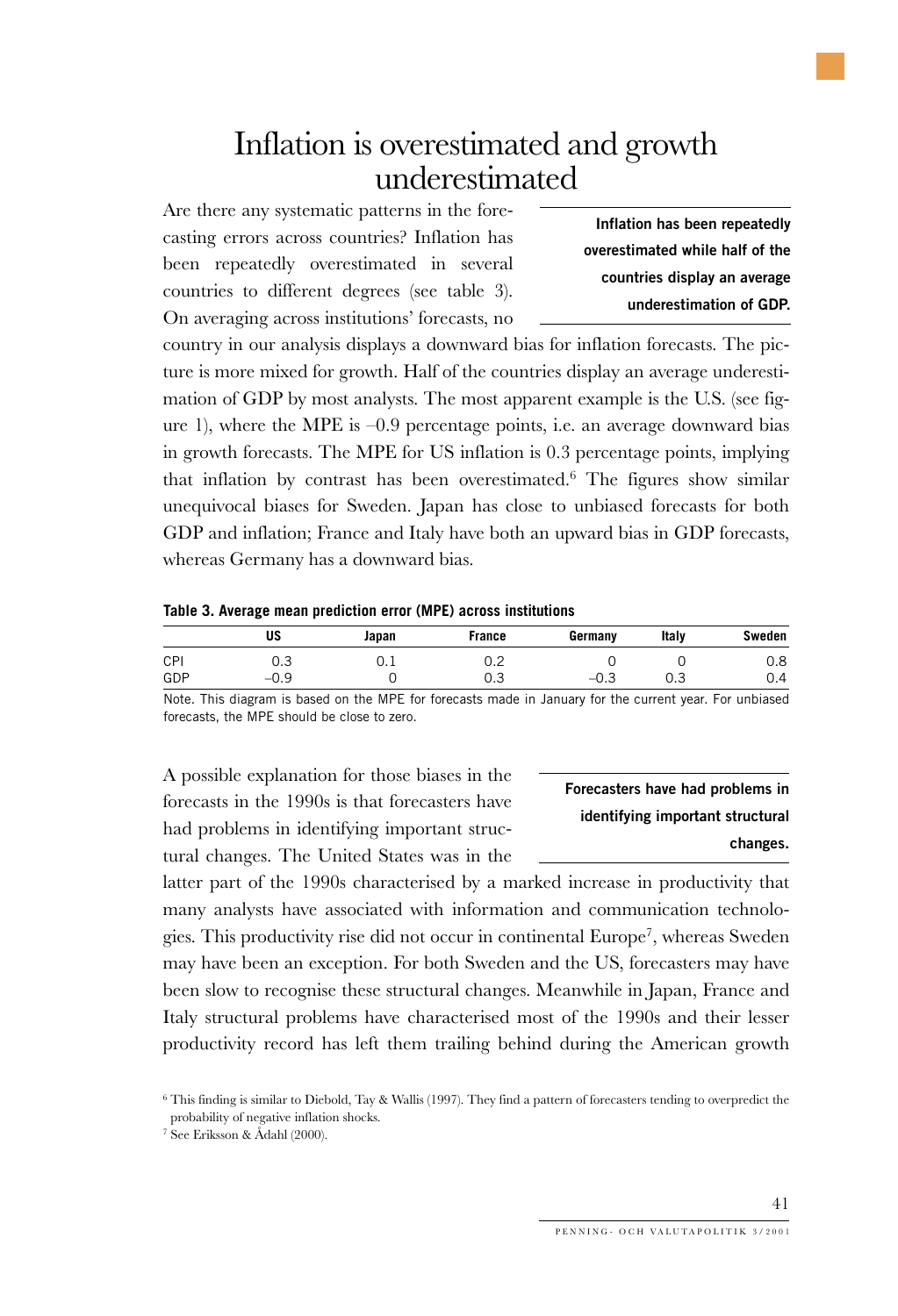

**Figure 1. Mean prediction error (MPE) for US GDP, 1991–2000**

Source: Consensus Forecasts.

acceleration. These structural problems may have contributed to the underestimation by many forecasters.

An indication of this is given by the average RMSE of forecasters for each year in each country (see tables 1 and 2). In the US the three first "new economy" years of 1997, 1998 and 1999 were the ones with the largest error on GDP and for 1997–98 the largest error also for inflation. In Sweden the years 1995 and 1999, both years of strong productivity growth, were the worst in terms of GDP forecasts. For Japan, the only clear pattern for GDP forecasts errors is that they are much larger than for other countries. This is probably related to the early expectations of a short-lived Japanese crisis that turned out to be wrong, as growth has been close to a standstill during the 1990s.

### Hard to predict turning points

Another issue that has vexed forecasters is the ability to predict turning points in the cyclical growth of the economy. This issue has been topical not least during the unprecedented growth expansion of the US economy in the 1990s. From the biases discussed in the previous section it is clear that many forecasters were sur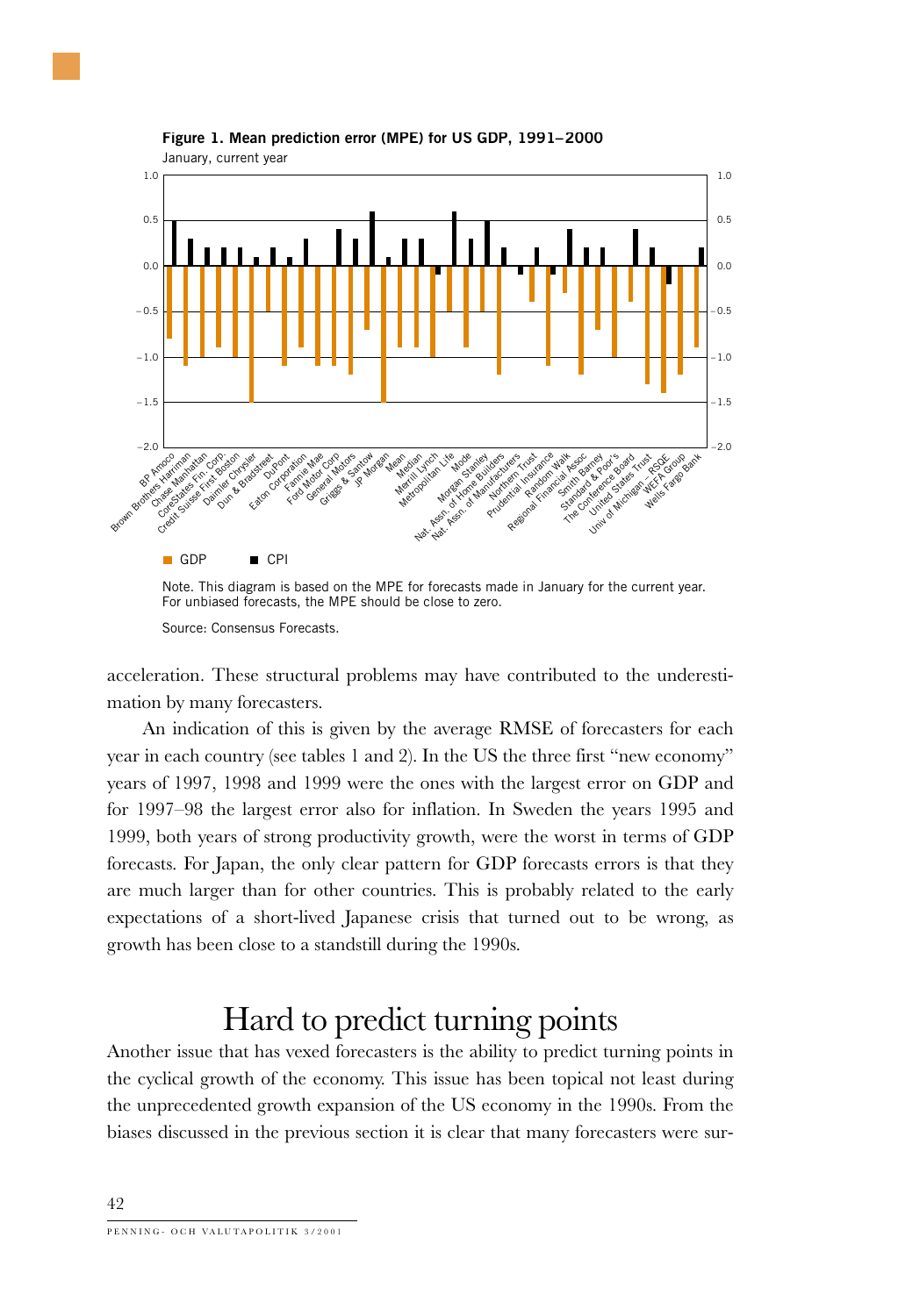prised by the upturn in US growth during the 1990s. Many had been predicting a downturn or at least a return to more historical levels of growth. When the upturn was eventually identified its magnitude was generally underestimated.

Now that a downturn has occurred in the US towards the end of 2000 and continued during the first two quarters of 2001, how accurate have forecasters been in pre**When the upturn in the US growth during the 1990s was eventually identified its magnitude was generally underestimated.**

**The majority of forecasters did not foresee the downturn of the US economy.**

dicting this slowdown? As we do not have the final figures for 2001 we can only make some conjectures based on forecast revisions from autumn 2000 to midyear 2001. Most forecasts for US GDP growth in 2001 in the autumn of 2000 were about 1 to 2 percentage points higher than the forecasts during the spring of 2001.8 In other words, the majority of forecasters did not identify the downturn of the US economy until after it had begun. One notable exception is DuPont, which was one of the first to significantly revise its forecast for 2001 downwards in the late autumn of 2000: from 3.3 per cent in September to 2.5 per cent in October. Others were slower to follow.

For Japan and Italy the track record is even worse, with most forecasters missing both the turning points and their amplitudes.

### Herd behaviour

Forecasters are sometimes suspected of herd behaviour. The precise definition of herd behaviour may be somewhat unclear, but intuitively it is taken to be "undue" influence on an institution's forecast by the collective view (see for example chapter 8 in Shiller (2000)). One unkind interpretation of herd behaviour is that of individual forecasters not daring to go against the mainstream or venturing very far from the average of other forecasters. This might arise, for example, if there is less stigma associated with being wrong if everyone else is wrong too.

It is also the case, however, that herd behaviour may arise from quite "legitimate" reasons, such as the incoming data unequivocally pointing in one direction. Moreover, if forecasters use the same foundations from economic theory, one would expect new information to affect forecast revisions in similar ways. Thus, there are different theories of behaviour that can give rise to the same pat-

<sup>8</sup> The mean forecast for 2001 went from 3.6 in October 2000 to 1.8 in June 2001.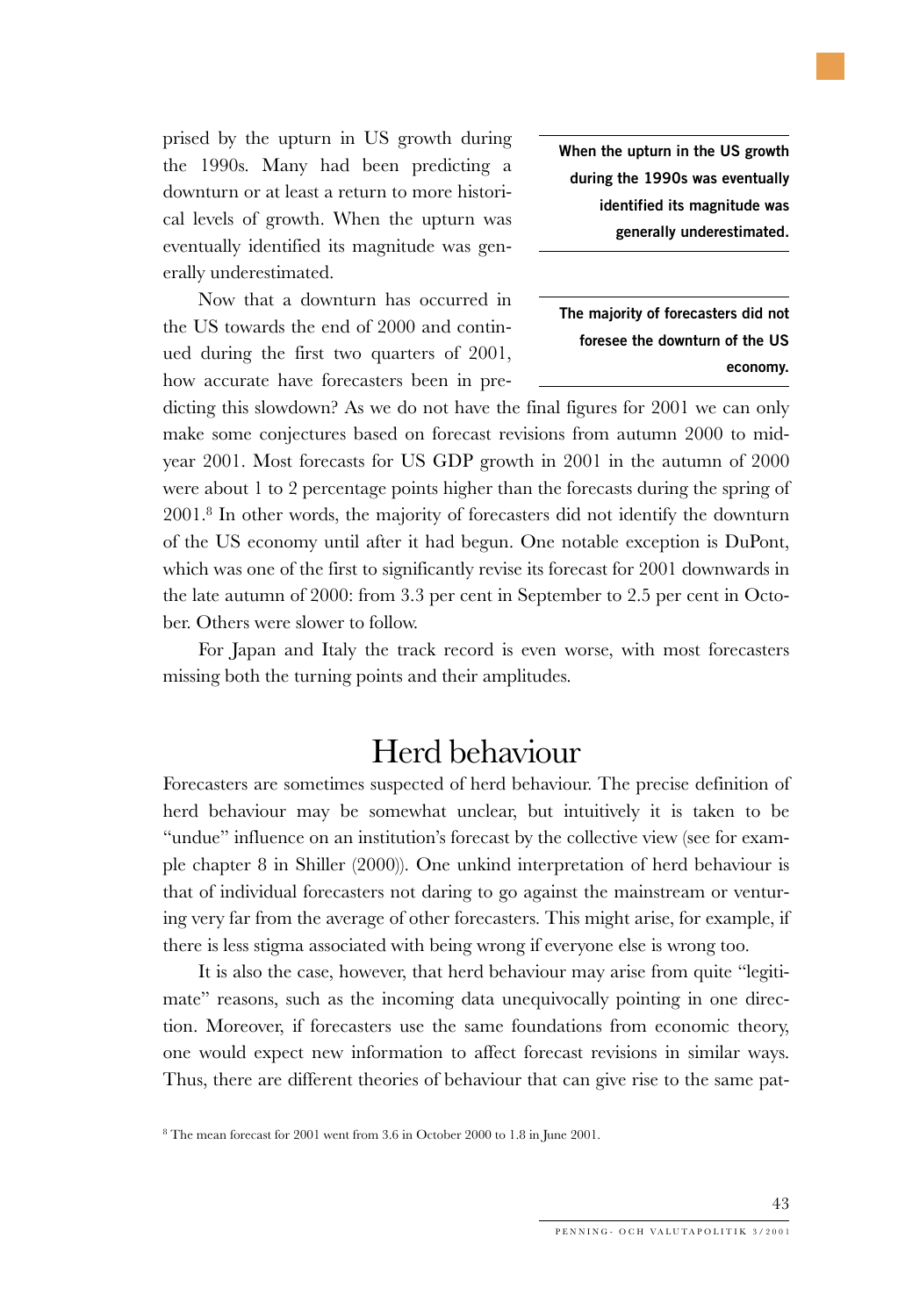terns in data. As a result, from an empirical point of view it may be hard to test the merits of competing explanations.

**Our results indicate some support for the presence of herd behaviour.**

Our results are consistent with what one would expect if there were herd behaviour, but in light of the above empirical issue, it is

beyond the scope of our survey to attribute this to some particular explanation. Figure 2 shows the correlation for the US between the revision in the institution's GDP forecast and the revision in the consensus mean (representing the "collective"). This correlation is calculated for January-March, March-May, and June-October. The diagram shows a high degree of correlation for almost all forecasters. Table 4 shows that the same pattern of correlation holds for other countries to varying degrees. Overall, our results indicate some support for the presence of herd behaviour.

It appears that the forecasters make the same mistake initially and then follow the same revision path (see figure 3). Even in countries with large fundamental changes during a longer period of time, such as the high growth in the US, the forecasters have often been systematically wrong in the same direction.

#### Which forecasters perform best?

There is no obvious common denominator for those forecasters that have performed best during the 1990s according to this survey but some conclusions can be drawn.

#### THE MOST RENOWNED FORECASTERS DO NOT NECESSARILY MAKE THE BEST FORECASTS

For most of the countries in this survey it is not the most renowned institutions that are the top performers in forecasting. Indeed it is often rather anonymous and less known banks or associations that top the ranking (see the appendix for a more detailed discussion of how well different institutions performed).

Amongst the forecasters in the US included in our survey during almost the whole period, DuPont is one of the very best performers. For those institutions that were included up to the mid-nineties the National Association of Manufacturers followed by Dun & Bradstreet, performed best. Is it the case that forecasters closely linked to the manufacturing industry produce better forecasts? One way this could occur is if disaggregated business data gave valuable information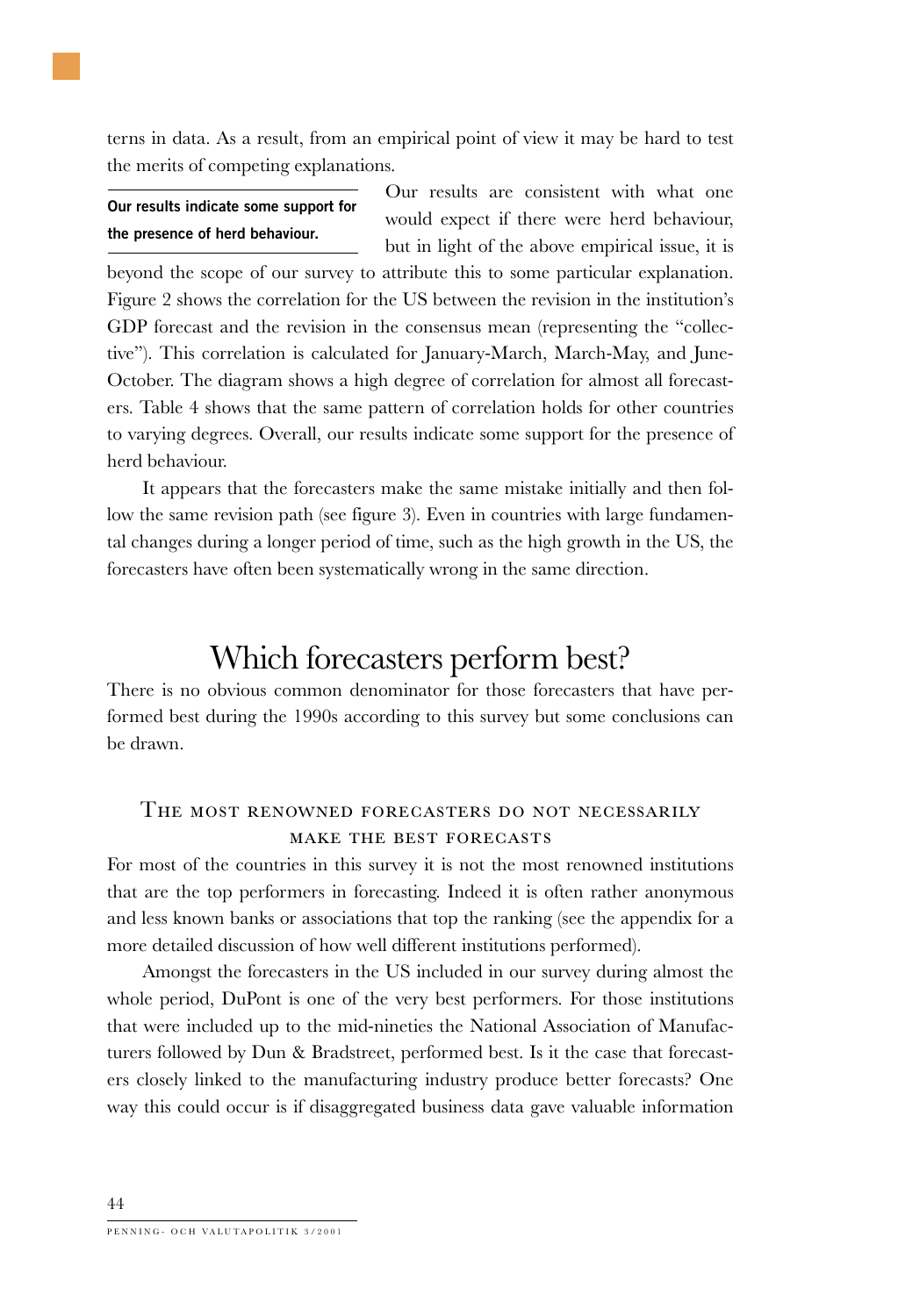

#### **Figure 2. Correlation between revision in forecast and revision in consensus mean, US GDP**

|         |      |       | CPI      |          |      | GDP   |          |          |  |
|---------|------|-------|----------|----------|------|-------|----------|----------|--|
|         |      | $O -$ | $0.25 -$ | $0.75 -$ |      | $0 -$ | $0.25 -$ | $0.75 -$ |  |
|         | < 0  | 0.25  | 0.75     | 1.00     | < 0  | 0.25  | 0.75     | 1.00     |  |
| US      | 0.05 | 0.14  | 0.67     | 0.14     | 0.00 | 0.00  | 0.18     | 0.82     |  |
| Japan   | 0.40 | 0.00  | 0.30     | 0.30     | 0.18 | 0.09  | 0.46     | 0.27     |  |
| France  | 0.11 | 0.00  | 0.56     | 0.33     | 0.00 | 0.06  | 0.23     | 0.71     |  |
| Germany | 0.00 | 0.13  | 0.48     | 0.39     | 0.00 | 0.05  | 0.33     | 0.62     |  |
| Italy   | 0.00 | 0.00  | 0.22     | 0.78     | 0.11 | 0.11  | 0.56     | 0.22     |  |
| Sweden  | 0.40 | 0.00  | 0.40     | 0.20     | 0.00 | 0.00  | 0.80     | 0.20     |  |
| Average | 0.16 | 0.04  | 0.44     | 0.36     | 0.05 | 0.05  | 0.43     | 0.47     |  |

Note. The table shows the percentage of the institutions' forecasts falling within a specified range of correlation with the revision in mean. The revision analysed is the change in forecast from January to March. For example, the first column shows the per cent of institutions' forecast revisions that have negative correlation (or are uncorrelated) with the revision in the mean. Note that some percentile ranges have few observations and the results should be interpreted with caution.

about aggregate movements. This does not appear to be the case, however, possibly due to the large noise component in firm level data.<sup>9</sup>

The most prestigious national and international institutions often achieve top positions but by no means dominate the ranking, where many rather more anonymous forecasters achieve prominent positions. For example, in Japan inter-

<sup>9</sup> We are grateful to Gordon Richards, formerly at the National Association of Manufacturers, for pointing this out.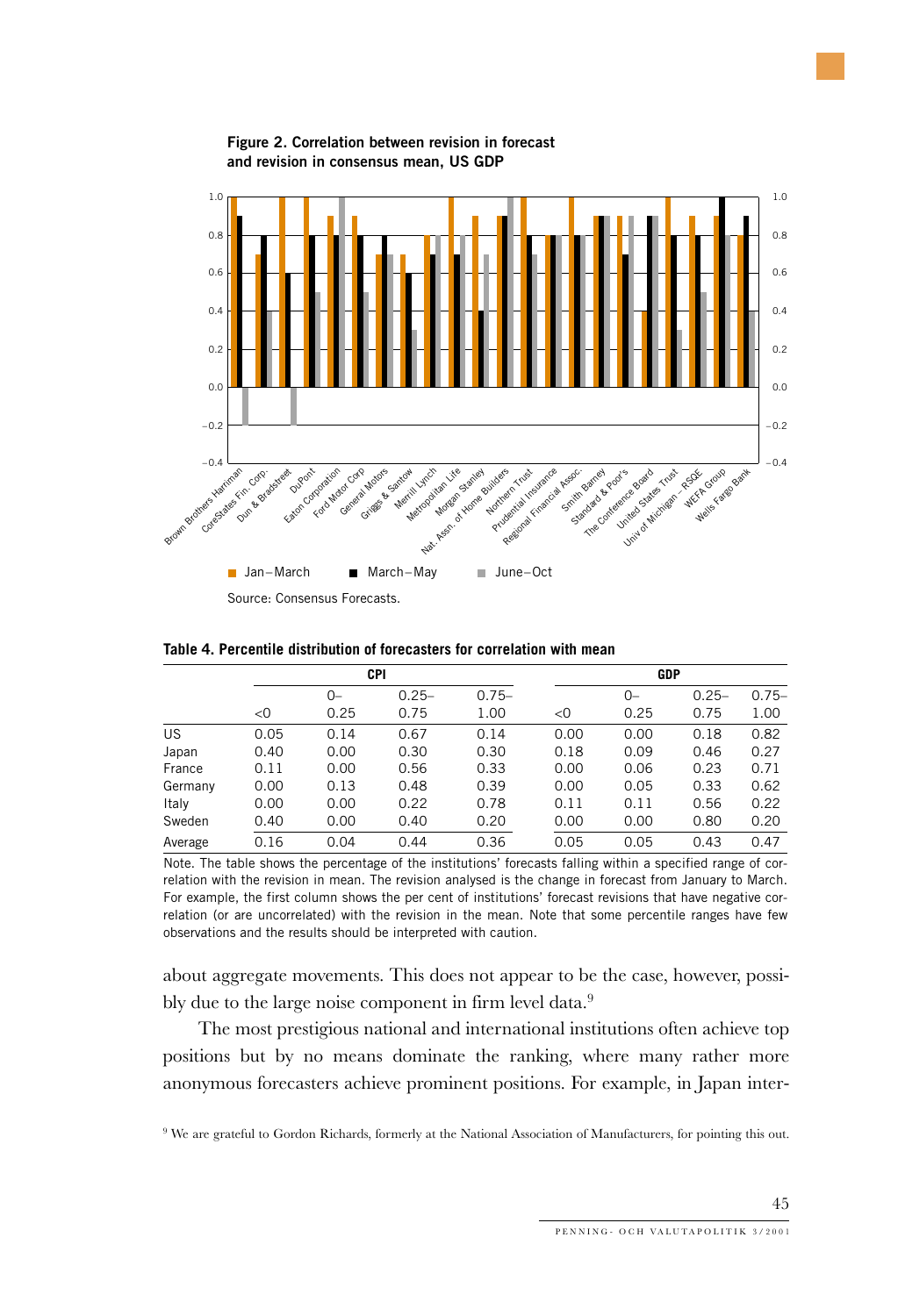

**Figure 3. Revision of consensus mean for US CPI**

#### **Many rather more anonymous forecasters achieve prominent positions.**

national banks JP Morgan and Merrill Lynch are amongst the best on both CPI and GDP, but the Tokai Bank has better GDP forecasts and the mean is the best overall

trade-off between inflation and GDP; in Sweden, Öhmans has a superior forecasting performance compared to the more well known banks, such as Nordbanken and Handelsbanken.

THE IMF AND THE OECD ARE IN GENERAL BELOW AVERAGE

The two leading forecasters among the international institutions, the IMF and the OECD, have been included in this survey for a direct comparison to the private institutions. Their ranking is displayed in table 5. Both the IMF and the OECD have only two forecasts per annum for the major industrialised economies, one in autumn/winter and one in spring/summer compared to the monthly (or quarterly) assessments of the private institutions. In all six countries studied they have both fared considerably worse than the mean. For example, the IMF and the OECD are among the worst forecasters for Sweden. Our results thus indicate that the prominent role as forecasters often accorded to the IMF and the OECD in the media may be unwarranted. In particular, the consensus mean is much better. This finding is similar to Batchelor (1997).

What might explain this finding? Both the IMF and the OECD have long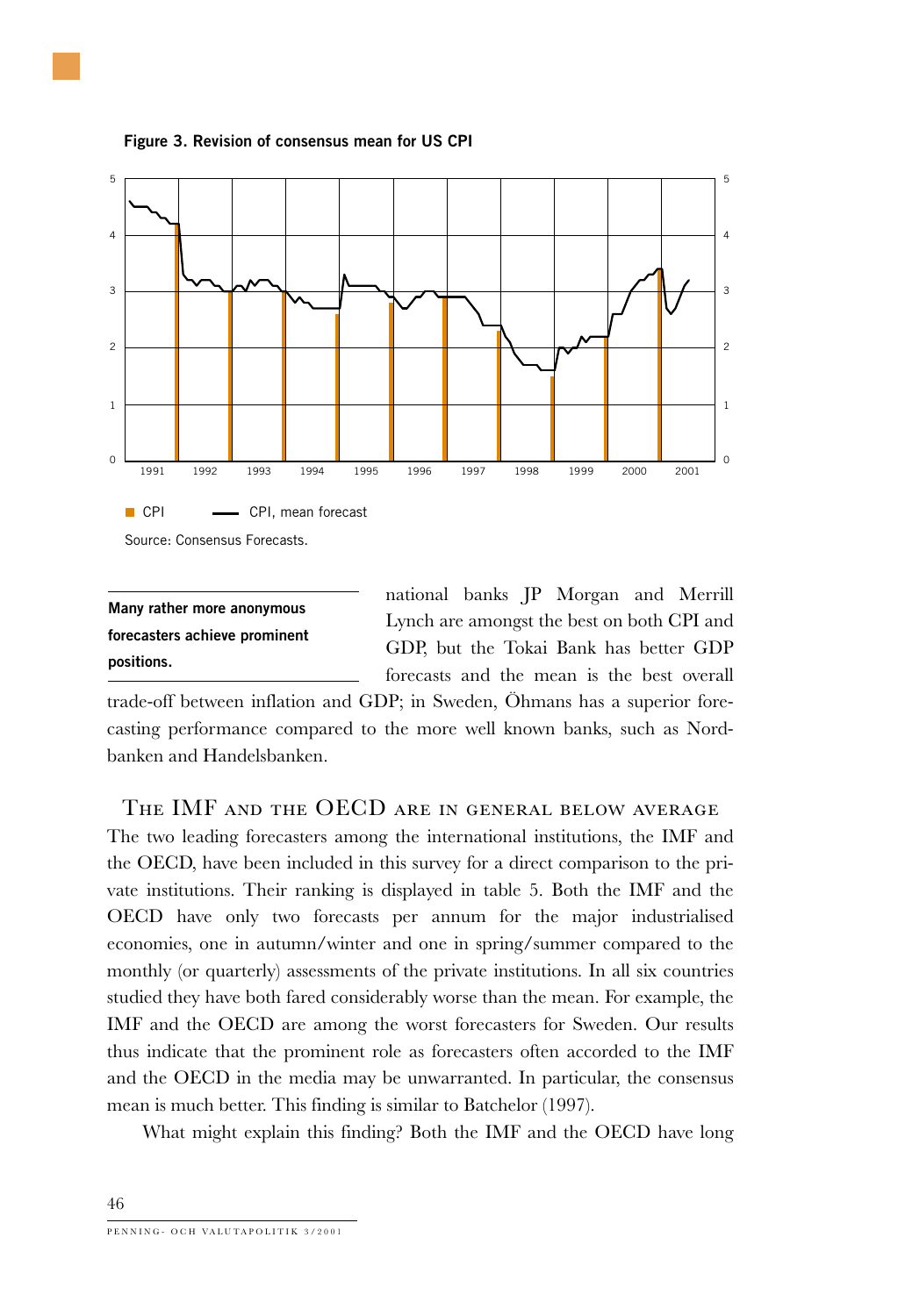forecasting rounds often involving some interaction with their member states. Although updates are made ahead of publication, these procedures may potentially delay the timely response to new data and

**It is somewhat surprising that organisations renowned for the high calibre of their economic analysis do not have better forecasts.**

information. Nonetheless, it is somewhat surprising that organisations renowned for the high calibre of their economic analysis do not have better forecasts. It is also the case, however, that both organisations provide more than just forecasts. In their publications several other important issues concerning the world economy are also discussed, such as structural impediments, risks and policy recommendations to name a few.

|             | CPI  |       |               |         |       |        |      |  |  |  |
|-------------|------|-------|---------------|---------|-------|--------|------|--|--|--|
|             | US   | Japan | <b>France</b> | Germany | Italy | Sweden | Mean |  |  |  |
| IMF         | 0.82 | 0.91  | 0.44          | 0.39    | 0.83  | 0.93   | 0.72 |  |  |  |
| <b>OECD</b> |      |       |               |         |       |        |      |  |  |  |
| Mean        | 0.26 | 0.23  | 0.32          | 0.33    | 0.17  | 0.73   | 0.34 |  |  |  |
| Random walk | 1.00 | 1.00  | 0.96          | 1.00    | 1.00  | 1.00   | 0.99 |  |  |  |
| JP Morgan   | 0.63 | 0.05  | 0.56          | 0.03    |       | 0.27   | 0.31 |  |  |  |
|             |      |       |               |         |       |        |      |  |  |  |

**Table 5. Per cent of institutions with better forecasts than selected institutions**

|             |      | GDP   |               |         |       |        |      |  |  |  |  |
|-------------|------|-------|---------------|---------|-------|--------|------|--|--|--|--|
|             | US   | Japan | <b>France</b> | Germany | Italy | Sweden | Mean |  |  |  |  |
| <b>IMF</b>  | 0.68 | 0.67  | 0.73          | 0.68    | 0.84  | 0.75   | 0.73 |  |  |  |  |
| <b>OECD</b> | 0.74 | 0.50  | 0.54          | 0.56    | 0.63  | 0.88   | 0.64 |  |  |  |  |
| Mean        | 0.26 | 0.08  | 0.23          | 0.26    | 0.21  | 0.63   | 0.28 |  |  |  |  |
| Random walk | 1.00 | 1.00  | 1.00          | 1.00    | 1.00  | 1.00   | 1.00 |  |  |  |  |
| JP Morgan   | 0.50 | 0.25  | 0.04          | 0.15    |       | 0.56   | 0.30 |  |  |  |  |

Note. In the appendix each institution is given a rank based on relative forecasting performance. The percentile rank in the table is obtained by dividing the institutions' absolute rank by the total included. For Italy, however, JP Morgan was excluded from the survey as having too few observations (see apendix A1 for an explanation). Also, the OECD was excluded from CPI forecasts since they make GDP-deflator (rather than CPI-inflation) forecasts. The best forecasters are close to percentile zero, the worst close to percentile one.

#### THE AVERAGE, THE MEDIAN AND THE MODE OF FORECAST ARE RARELY THE BEST BUT DISPLAY A STABLE RELIABLE PERFORMANCE

One of the assumptions sometimes made about surveys of forecasters, such as that of Consensus Forecasts, is that the average of a

**The consensus mean has a stable and reliable performance.**

number of individual forecasters will yield a better estimate by smoothing out individual mistakes. Surveys are also often used by news agencies when comparing statistics with market expectations. As discussed above, there is a risk that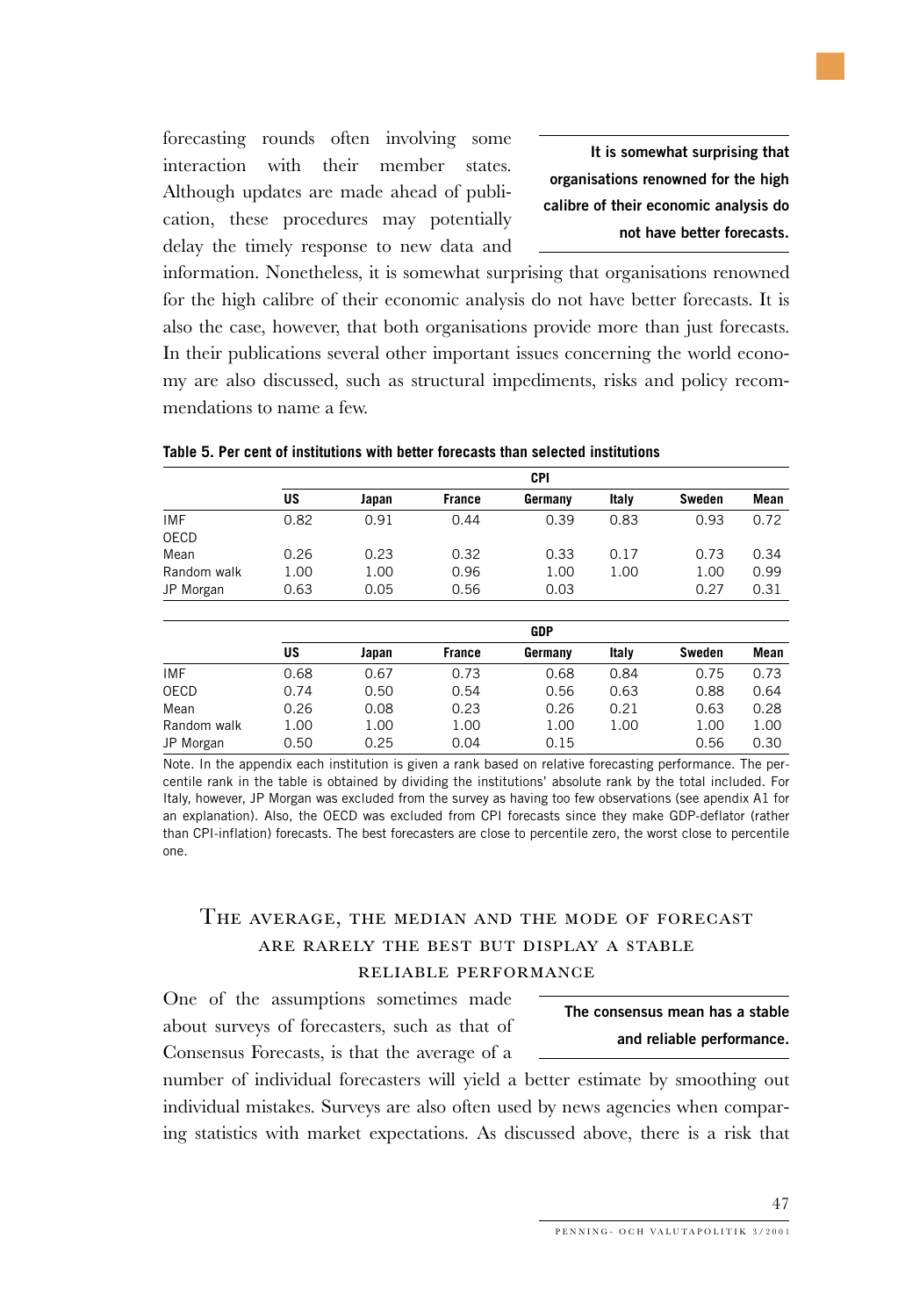forecasters are biased in the same direction. Nevertheless, the forecasts reviewed here show that using the consensus mean may be a sound strategy. It is a fairly safe bet: rarely the best but displaying a stable reliable performance (see table 5).

**The exceptions in this study are Italy and Japan, where the mean of the forecasts is among the best.**

The exceptions in this study are Italy and Japan, where the mean of the forecasts is among the best. This could be a sign that the very poor statistics in Japan (often revised

drastically and thus giving a potentially faulty short-term view) during the 1990s crisis have given pre-eminence to the collection of anecdotal evidence. Such pieces of information may be more evenly spread within the group of forecasters, making the average a good compounded indicator.

#### FORECASTERS ARE GENERALLY SUPERIOR TO A RANDOM WALK Almost all forecasters in all the surveyed countries remain superior to a random walk without drift, included here for comparison. The only exception is France where one forecaster is ranked lower than the random walk.

#### Point estimates and forecast distributions

In this paper we have compared the point forecasts to the actual outcomes. This is a fairly standard procedure for evaluating forecasting performance. But perhaps institutions should also be assessed on their overall picture for the outlook of the economy? For example, do the forecasts make sense with respect to economic history? Are the revisions in forecasts consistent with economic theory? Although clearly useful and important, such assessments are necessarily more subjective than comparing point forecasts.

One step in the direction of more overall assessments but with clearer criteria is to evaluate forecast distributions rather than point estimates, as argued in Tay & Wallis (2000). A distribution contains information about variance, skewness (upside or downside risk) and other important features of the forecast. For example, some central banks, including the Bank of England and Sveriges Riksbank publish uncertainty intervals for their inflation forecasts derived from statistical distributions (see Britton, Fischer & Whitely (1998) and Blix & Sellin (1998, 1999 and 2000)). Some private forecasters have been evaluated in this way (see Diebold, Tay & Wallis (1999)). Nonetheless, most forecasters only make point predictions. But just as food products often contain information about ingredients to aid consumer choice, publishing forecast distributions may provide crucial infor-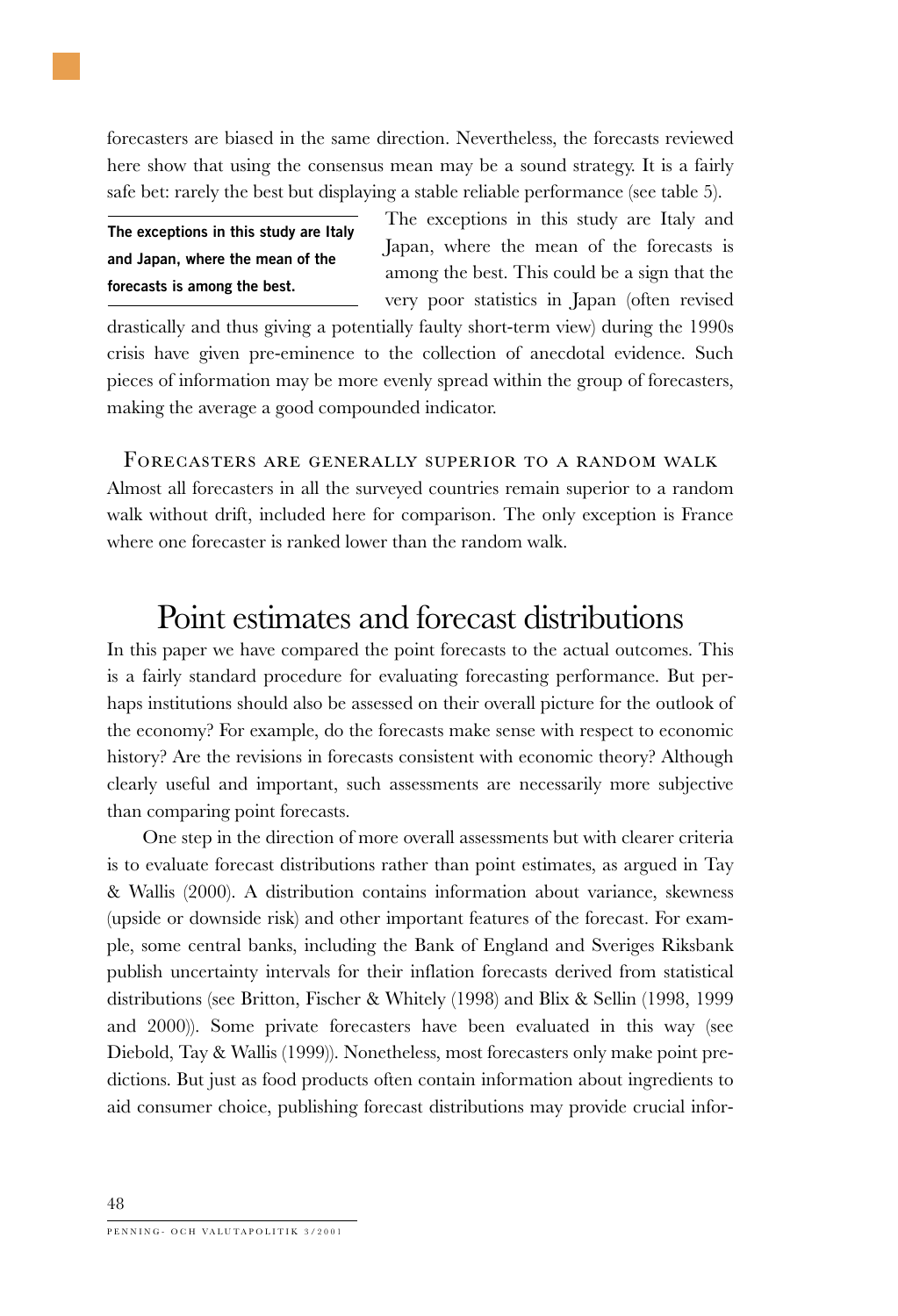mation for decision-makers. For example, a forecast that is more uncertain than "usual" may be an argument for delaying a decision.

### **Conclusions**

Forecasters appear to have had much greater difficulty in assessing growth than inflation during the last decade. In the US and Sweden there has also been a general overestimation of inflation and underestimation of growth. There are indications in several countries that forecasters have been unable to identify structural changes in growth patterns even after prolonged periods of time. There is also some evidence of herd behaviour amongst forecasters, with a tendency to follow the same revision patterns. But this pattern can arise from quite "legitimate" reasons as well, although it is beyond the scope of this study to determine which explanation has more merit.

For Japan and Italy, the averages of the forecasts are better than most individual forecasters. For other countries surveyed, the average provides a stable and reliable but by no means superior performance. Some forecasters that dare go against the mainstream can perform systematically better than the average view. In ranking the forecasters, however, it is important to remember that there is no guarantee that a track record of superior forecasts necessarily means that this state of affairs will continue.

Overall, we find that it is often the less renowned forecasters that perform best, while those that are often accorded considerable weight in the media, such as the IMF and the OECD rank amongst the less successful forecasters. This points to the need of regularly assessing the forecasting performance of institutions. Only in this way will forecasters' influence in the public domain stand in proportion to the quality of their assessments.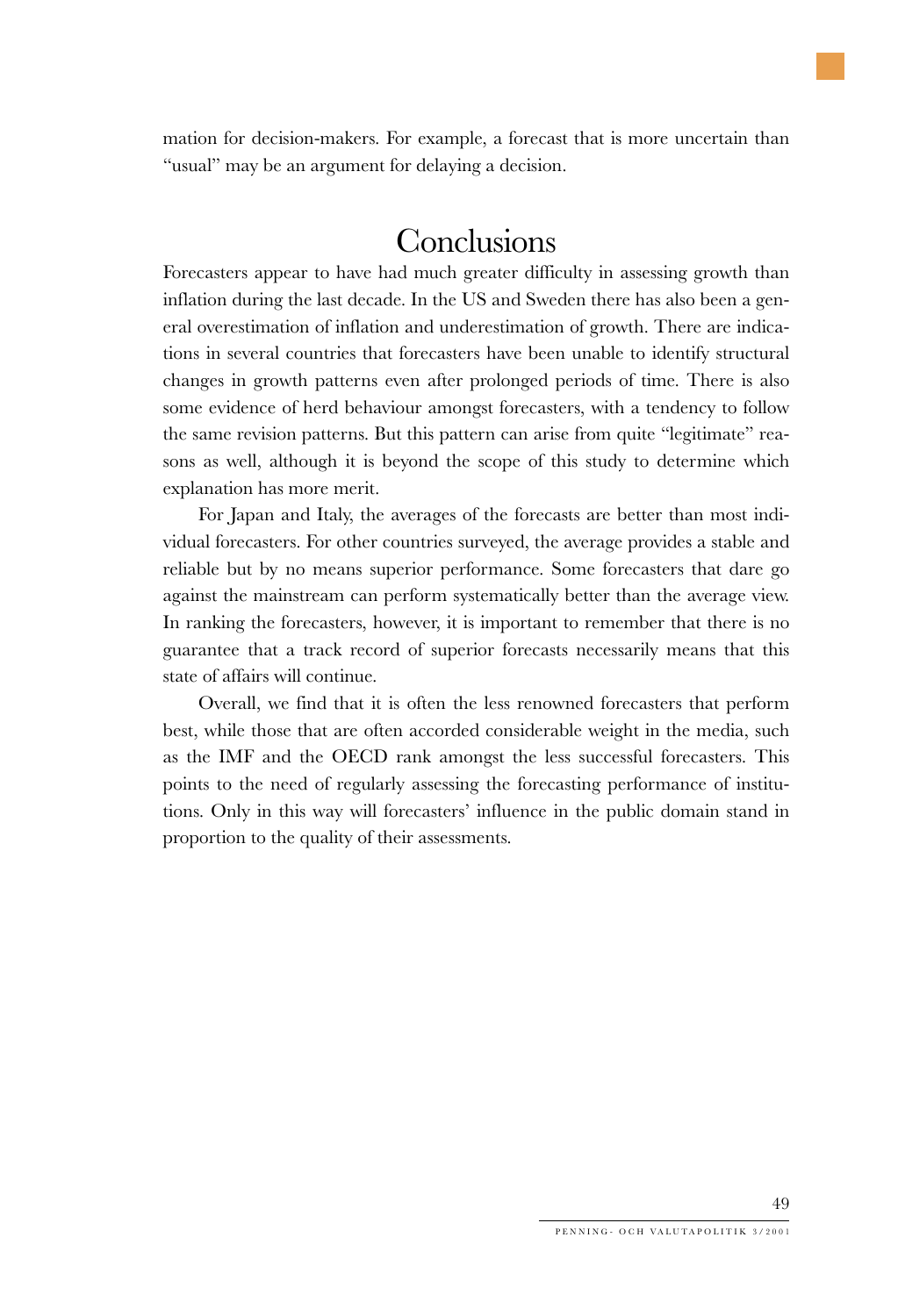### Appendix A1. The data

The data used in this paper is obtained from Consensus Forecasts Inc. Every month from 1991, Consensus Forecasts surveys a large number of institutions and collects their forecasts for several variables. Some of these are: budget deficit, car sales, CPI, corporate profits, current account, GDP, housing starts, industrial production, investment, private consumption, producer prices, unemployment rate, wages, 3-month interest rate and 10 year government bond yield. The data set is fairly large and we have selected to focus on real GDP and inflation (see table A1 for details of number of observations and institutions included). In the paper, we refer to "current year forecast" referring to all forecasts for a particular calendar year that are made with less than 12 months left to go for that year; "next year forecast" refers to forecasts for the coming year with  $12-24$  months left to go.<sup>10</sup>

Consensus Forecasts reports a mean forecast for each variable and each period. This is the forecast that is usually referred to as the "consensus view" and is often reported in the media. We also calculate a mean from our data, but it may differ slightly from the consensus mean, as we also include the IMF and the OECD. For all practical purposes, however, this difference should be negligible.

For actual GDP and inflation, we use OECD's Economic Outlook (2000).

|              |         | <b>Number of observations</b> |         |           |         | <b>Number of institutions</b> |         |      |  |
|--------------|---------|-------------------------------|---------|-----------|---------|-------------------------------|---------|------|--|
|              | GDP     |                               |         | Inflation |         | GDP<br>Inflation              |         |      |  |
|              | Current | <b>Next</b>                   | Current | Next      | Current | Next                          | Current | Next |  |
| US           | 3 100   | 3 1 4 0                       | 3 2 3 4 | 3 1 1 0   | 59      | 59                            | 58      | 58   |  |
| Japan        | 2 3 2 5 | 1782                          | 2 2 9 6 | 1756      | 48      | 48                            | 46      | 46   |  |
| France       | 2 2 6 0 | 2035                          | 2 2 3 2 | 2 0 0 4   | 37      | 37                            | 36      | 36   |  |
| Germany      | 3 300   | 3 1 3 0                       | 3 3 3 1 | 3 1 7 1   | 47      | 47                            | 46      | 46   |  |
| Italy        | 1620    | 1540                          | 1 5 9 3 | 1510      | 39      | 39                            | 38      | 38   |  |
| Sweden       | 939     | 922                           | 916     | 900       | 28      | 28                            | 27      | 27   |  |
| <b>Total</b> | 13 544  | 12 549                        | 13 602  | 12 451    | 258     | 258                           | 251     | 251  |  |

**Table A1. Number of observations and institutions**

Note.These numbers exclude the random walk, the mean, the median and the mode. Since the participation rate of the institutions varies greatly over time, it is not meaningful to divide the number of observations by the number of institutions. Current refers to forecast made within the year (i.e. less than twelve months left before the close of the calendar year) and next refers to forecasts made for the following year (i.e. 12–24 months) left before the close of the next calendar year).

<sup>10</sup> For example, a forecast in January 1999 for the year 1999 will be termed "current year forecast", whereas a forecast made in December 1998 for the year 1999 will be termed "next year forecast".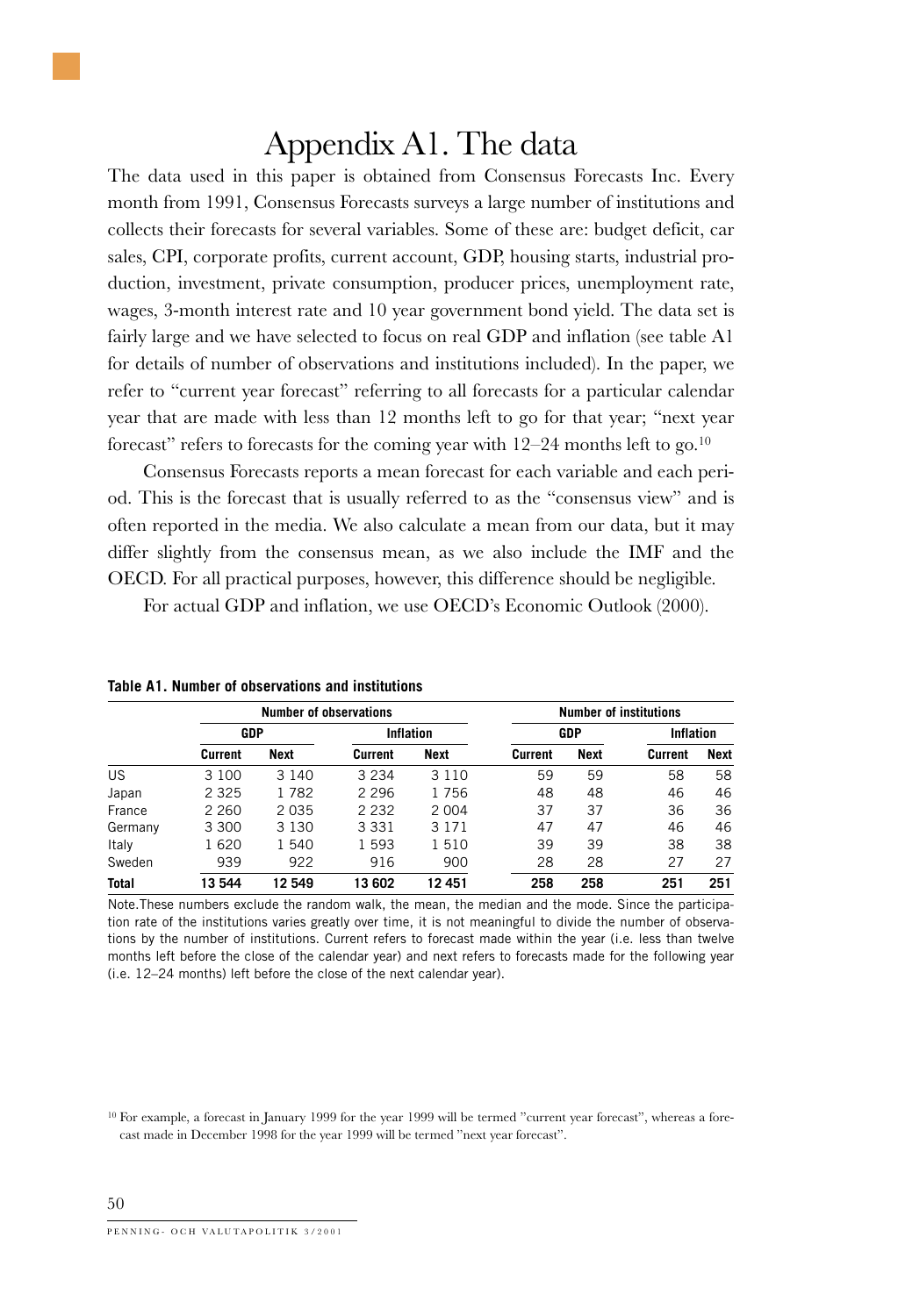## Appendix A2. A note on the method used

Any evaluation where performance is measured in more than one dimension needs to address the issue of a weighting scheme. There are of course many ways in which this can be done. Taking simple averages over all dimensions or taking averages over relative rank in different dimensions are examples of two possible approaches.

Whatever method used, it needs to be suited to the particular application at hand. In this evaluation, there are several features of the data that dictate our choice of method. First, the dimensions of interest are all measured in the same units, i.e. percentage points. Second, there are twelve different evaluation periods, six for within-year forecasts and six for next-year forecasts, i.e. twelve dimensions; both within-year and next-year evaluations are done in January, March, May, June, October and December. The latter four months are partly chosen so that both the IMF and the OECD can be included. Third, the number of institutions that are included varies for each evaluation period: some institutions are included all the time, some only a few times. Fourth, institutions sometimes disappear or change names within the Consensus Forecasts survey. This reflects any number of events, such as one bank being merged with another to the more trivial change of name.

Apart from these characteristics, our evaluation is based on the assumption that evaluating an institution over a long period of time is a valuable exercise. One limiting factor, for example, is that a good or bad forecasting performance within an institution may be linked to a specific person or to certain individuals rather than reflect the institution itself. Moreover, the forecasting record is not independent of the macroeconomic situation. An evaluation that includes several turning points in the business cycle may give quite different results than one that only includes periods of high growth. Despite these issues, our evaluation sometimes points to institutions that have consistently done well or badly.

Another assumption is that it is useful to compare forecasts made in a particular month, say March in one year, with other "March forecasts". For example, the forecast made in March 1991 will be compared to the outcome 1991, the forecast done in March 1992 will be compared to the outcome 1992 and so on. The assumption is thus that a forecast made in a particular month of the year is in some sense based on the same type of information set. The important aspect for us is that there should not be an obvious time advantage, i.e. in the time dimension the playing field should be level.

The method we have chosen includes two filters for determining whether an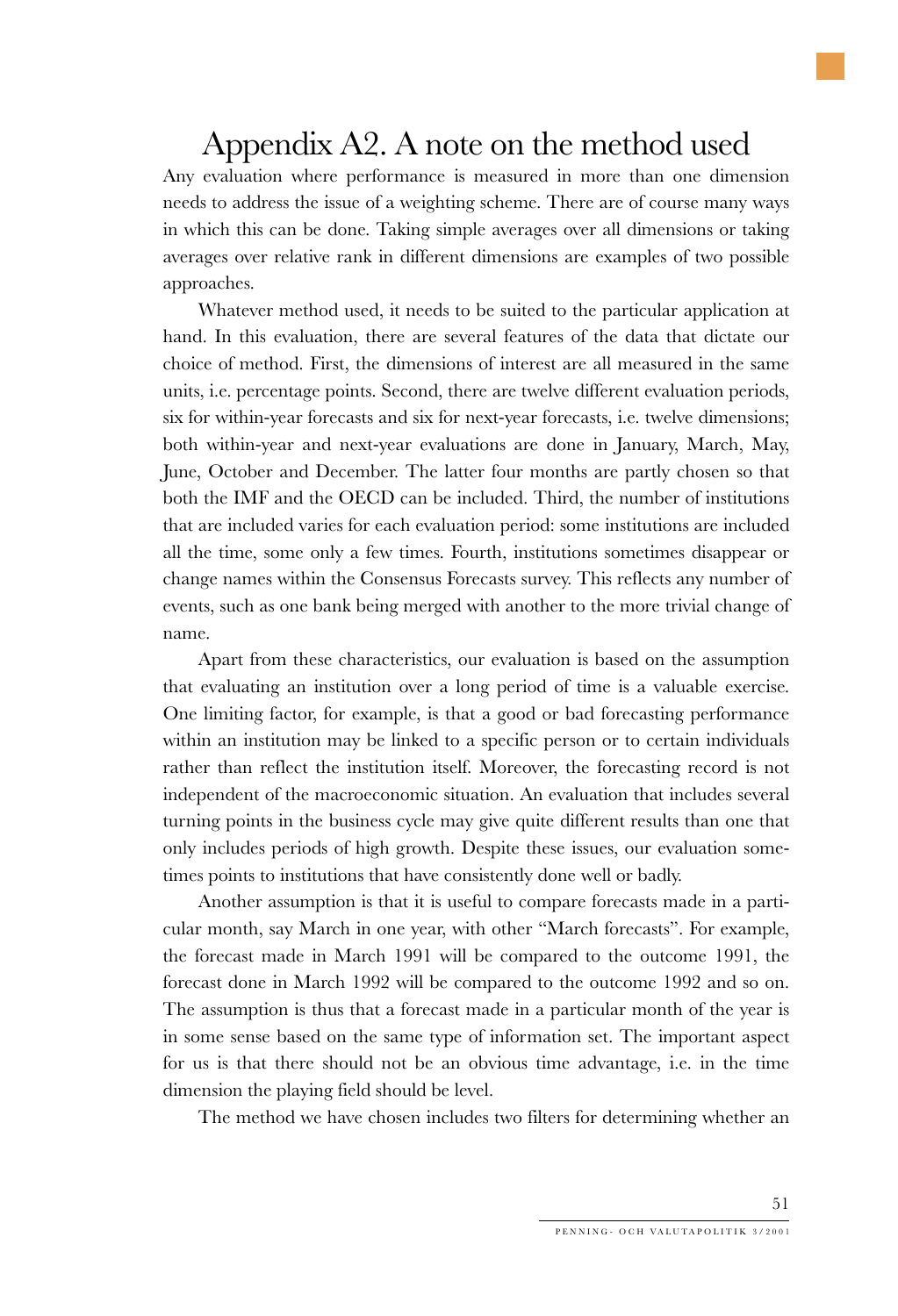institution should be included or not. The motivation for applying these filters is to reduce the uncertainty in the resulting ranking. They are applied to prevent a few superior or very poor forecasts from some institution from unduly influencing the ranking. The inevitable cost is that some information is omitted.

The first filter excludes all institutions that have less than five forecasts in a given evaluation period. For example, an institution that has four current-year forecasts in the Consensus Survey (say in January: 1993-1996) would be excluded, but if the same institution had five forecasts for another month (say in March: 1994-1998) it would be included in that month instead. We have chosen this cut off point as a trade-off between the number of institutions included and the uncertainty of the results. It is essentially a choice dictated by degrees of freedom. Since the data is from 1991-2000, we have at most ten observations for each evaluation month.

The second filter excludes all institutions that are included in fewer than four evaluation periods. For example, an institution that is included in the evaluation months of January, March and May will be excluded from the overall evaluation. If it had one more month included, say October, it would be included in the overall evaluation. This filter is imposed to prevent an institution that is a top forecaster in a few evaluation periods from dominating the results. This is of course arbitrary to some extent, but without this filter those that are included in almost all twelve periods might be at a disadvantage relative to those that partake say only in months where the average RMSE is low.

After applying the two above-mentioned filters, how is the ranking obtained? Our ranking scheme is based on average relative rank over all evaluation periods. This is done in the following way. For all institutions included in a given month we assign a relative rank based on their RMSE: the best is ranked 1, the next 2 and so on. We then compute both the average RMSE and the average relative rank over all evaluation periods. This is done for both GDP and inflation. The average relative rank is then plotted in diagrams with CPI on one axis and GDP on the other. The best overall forecasters for GDP and inflation are in the lower left-hand corner of the diagrams.

The average relative ranks are displayed in the tables. These relative ranks are also transformed to absolute ranks to make the table more readable. For example, suppose there are three institutions that have relative ranks 1.3, 2.6 and 10.4. These would be displayed in scale in the diagram, but are displayed in the table as rank 1, 2 and 3. We also display the average RMSE.

In some instances a ranking based on average relative rank (our scheme) and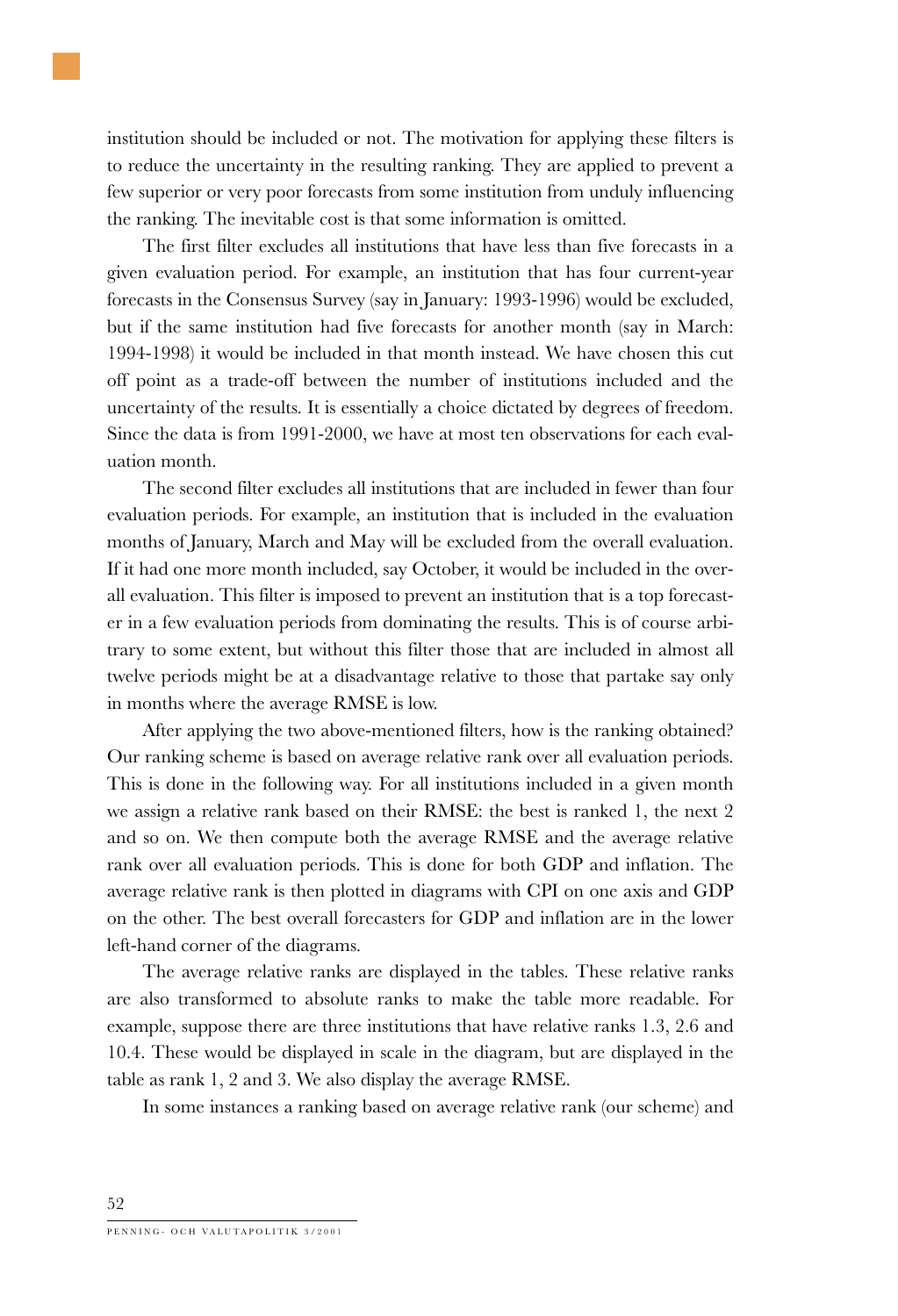one based on average RMSE give different answers. Often when this occurs, we will make a comment in the text explaining the reason(s).

In the diagrams, we only include those that are ranked for both GDP and inflation. This excludes, for example, the OECD from all diagrams, as the OECD forecasts the GDP-deflator rather than the CPI. But (having passed the two filters) institutions that are ranked for only either GDP or inflation are included in the tables.

# Appendix B. USA

Table B1 shows that the top ten inflation forecasters for the US have very similar RMSE, differing by only a few hundred percentage points. The most highly ranked is Chase Manhattan, closely followed by Prudential Insurance, University of Michigan – RSQE, Daimler Chrysler, Smith Barney and Dun & Bradstreet. The National Association of Manufacturers is among the top ten and, in fact, has the lowest RMSE. On the basis of RMSE , it would be ranked first. It has the best RMSE in four out of the nine evaluations in which it is included according to our criteria (specified in appendix  $A2$ ), but in the other five evaluations it does slightly worse. For example it is ranked number fifteen for current-year January forecasts. This shift in ranking is probably a reflection of the strong competition among top inflation forecasters.

For GDP-forecasts, the picture is different. As can be seen from both figure B1 and table B1, the top ten GDP forecasters are not clustered close together. By far the best GDP-forecaster is the National Association of Manufacturers – both in terms of relative rank and in terms of RMSE. The next best forecaster, Metropolitan Life, has an almost 0.2 percentage points higher RMSE; the tenth best, the mean, is about 0.6 percentage points higher. Other top forecasters are Dun & Bradstreet and Credit Suisse First Boston.

With regard to both GDP and inflation, two forecasters stand out from the rest: the National Association of Manufacturers and Dun & Bradstreet. Overall, the National Association of Manufacturers is judged to be the best forecaster. It should be noted, however, that the National Association of Manufacturers has been excluded from the Consensus Survey since 1995 and Dun & Bradstreet since 1997.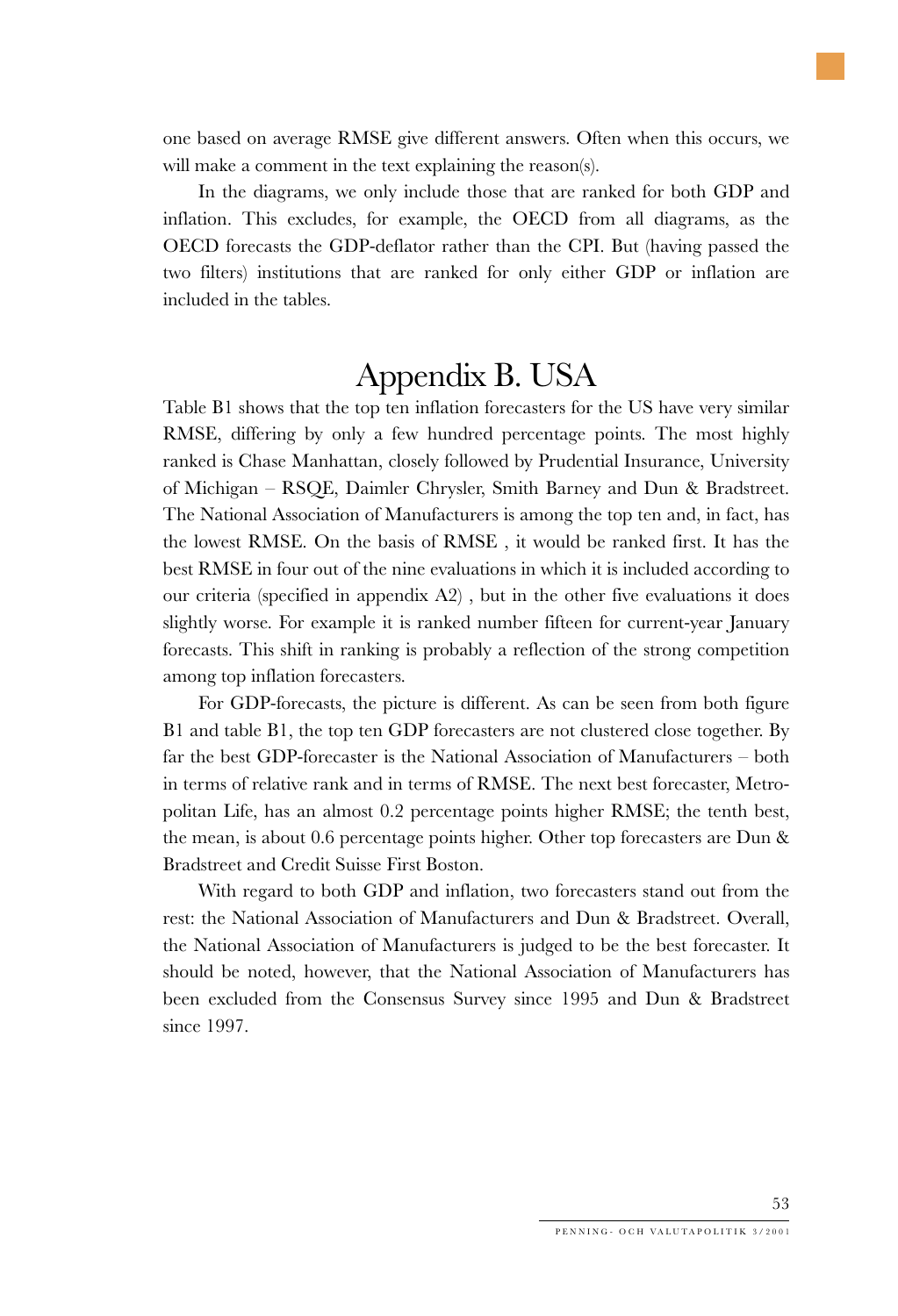

#### **Figure B1. Average relative rank, 1991–2000, US, GDP and CPI**

Note. The diagram is constructed as follows. Each institution included in a given month is assigned a relative rank based on RMSE: the best is ranked 1, the next 2 and so on. We then compute both the average relative rank over all 12 evaluation periods (see appendix A for details). The best forecasters for GDP and inflation in the sense of best relative rank are in the lower left of the diagram.

Source: Consensus Forecasts.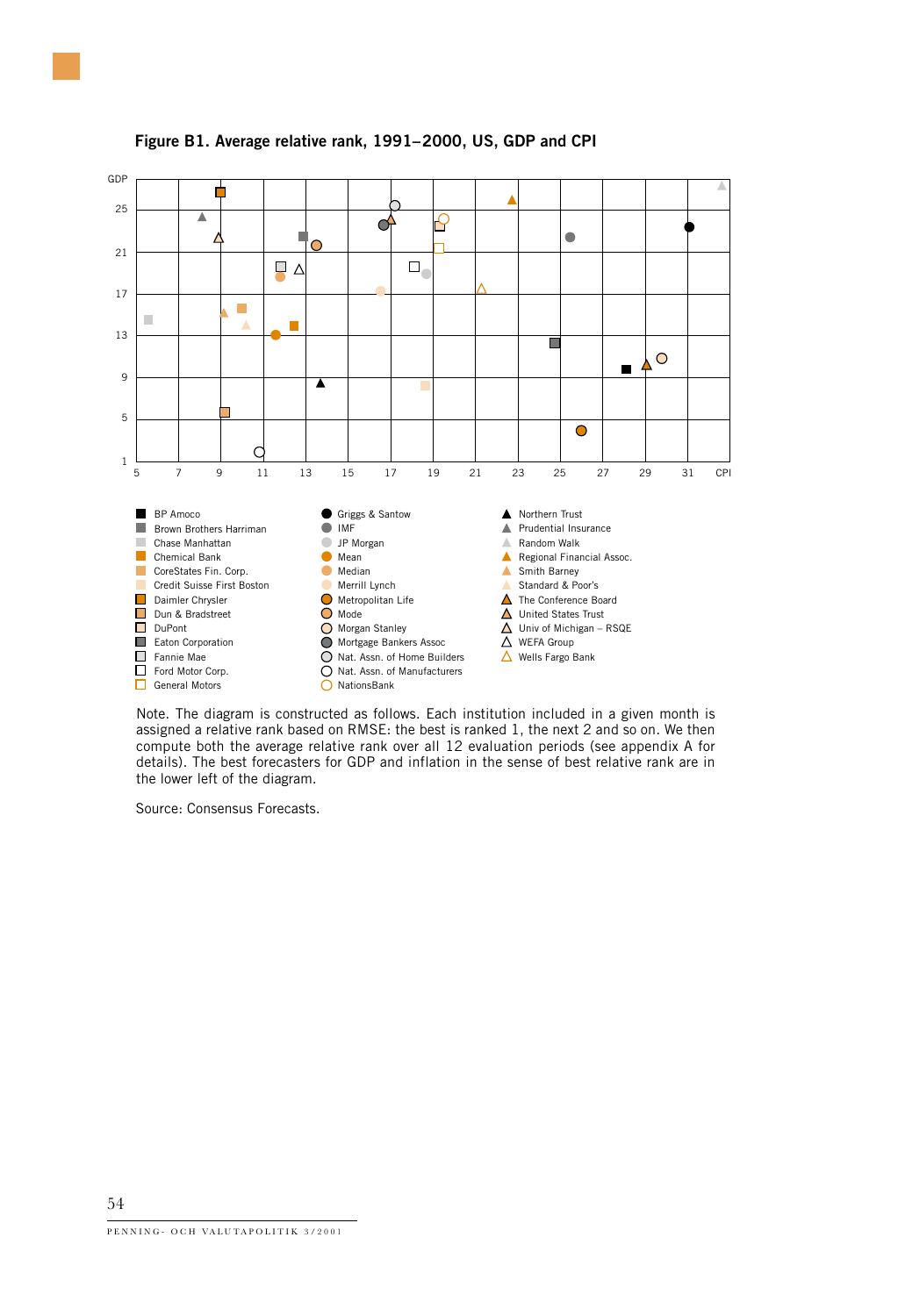|                             |                 |                 |                 |                 | Average         | Average         |
|-----------------------------|-----------------|-----------------|-----------------|-----------------|-----------------|-----------------|
| Institution                 | <b>CPI RMSE</b> | <b>CPI rank</b> | <b>GDP RMSE</b> | <b>GDP</b> rank | <b>CPI Rank</b> | <b>GDP Rank</b> |
| <b>Bankers Trust</b>        | 0.66            | 32              |                 |                 | 25.5            |                 |
| BP Amoco                    | 0.74            | 34              | 1.06            | 6               | 28.1            | 9.9             |
| Brown Brothers Harriman     | 0.40            | 15              | 1.23            | 27              | 12.9            | 22.6            |
| Chase Manhattan             | 0.39            | 1               | 1.10            | 13              | 5.6             | 14.6            |
| Chemical Bank               | 0.35            | 13              | 1.04            | 12              | 12.4            | 14.0            |
| CoreStates Fin. Corp.       | 0.41            | $\overline{7}$  | 1.18            | 15              | 10.0            | 15.7            |
| Credit Suisse First Boston  | 0.54            | 23              | 0.96            | 4               | 18.6            | 8.2             |
| Daimler Chrysler            | 0.40            | 4               | 1.37            | 37              | 9.0             | 26.7            |
| Dun & Bradstreet            | 0.43            | 6               | 0.79            | 3               | 9.3             | 5.7             |
| <b>DuPont</b>               | 0.58            | 26              | 1.40            | 30              | 19.3            | 23.6            |
| Eaton Corporation           | 0.62            | 30              | 1.13            | 9               | 24.8            | 12.2            |
| Fannie Mae                  | 0.48            | 11              | 1.36            | 21              | 11.8            | 19.5            |
| Ford Motor Corp             | 0.62            | 22              | 1.33            | 22              | 18.2            | 19.7            |
| General Motors              | 0.55            | 25              | 1.40            | 23              | 19.3            | 21.3            |
| Griggs & Santow             | 0.75            | 37              | 1.31            | 29              | 31.1            | 23.5            |
| <b>IMF</b>                  | 0.58            | 31              | 1.27            | 26              | 25.5            | 22.5            |
| JP Morgan                   | 0.51            | 24              | 1.45            | 19              | 18.7            | 19.2            |
| Mean                        | 0.49            | 10              | 1.23            | 10              | 11.6            | 13.1            |
| Median                      | 0.49            | 12              | 1.29            | 18              | 11.8            | 18.8            |
| Merrill Lynch               | 0.49            | 18              | 1.19            | 16              | 16.5            | 17.5            |
| Metropolitan Life           | 0.68            | 33              | 0.84            | $\overline{c}$  | 26.0            | 4.1             |
| Mode                        | 0.50            | 16              | 1.33            | 24              | 13.5            | 21.7            |
| Morgan Stanley              | 0.77            | 36              | 1.06            | 8               | 29.7            | 10.8            |
| Mortgage Bankers Assoc.     | 0.47            | 19              | 1.23            | 31              | 16.7            | 23.8            |
| Nat. Assn. of Home Builders | 0.53            | 21              | 1.50            | 35              | 17.3            | 25.7            |
| Nat. Assn. of Manufacturers | 0.30            | 9               | 0.67            | $\mathbf{1}$    | 10.9            | 1.9             |
| NationsBank                 | 0.44            | 27              | 1.38            | 32              | 19.5            | 24.0            |
| Northern Trust              | 0.48            | 17              | 1.01            | 5               | 13.7            | 8.3             |
| OECD                        |                 |                 | 1.21            | 28              |                 | 23.3            |
| <b>Prudential Insurance</b> | 0.38            | $\overline{c}$  | 1.37            | 34              | 8.2             | 24.4            |
| Random Walk                 | 1.02            | 38              | 3.27            | 38              | 32.4            | 27.8            |
| Regional Financial Assoc    | 0.68            | 29              | 1.50            | 36              | 22.7            | 26.3            |
| Smith Barney                | 0.44            | 5               | 1.22            | 14              | 9.1             | 15.2            |
| Standard & Poor's           | 0.46            | 8               | 1.24            | 11              | 10.2            | 13.9            |
| The Conference Board        | 0.74            | 35              | 1.10            | 7               | 29.1            | 10.3            |
| <b>United States Trust</b>  | 0.48            | 20              | 1.42            | 33              | 17.0            | 24.2            |
| Univ of Michigan - RSQE     | 0.45            | 3               | 1.45            | 25              | 8.9             | 22.3            |
| <b>WEFA Group</b>           | 0.50            | 14              | 1.31            | 20              | 12.7            | 19.5            |
| Wells Fargo Bank            | 0.63            | 28              | 1.30            | 17              | 21.3            | 17.6            |
| Average                     | 0.54            |                 | 1.28            |                 |                 |                 |
| <b>No. Institutions</b>     |                 | 38              |                 | 38              |                 |                 |

#### **Table B1. Average RMSE for the US 1991–2000**

Note. The table is based on an average over twelve evaluation periods. The last two columns display the relative rank plotted in the diagram. To make the table more readable, columns 3 and 5 display absolute rank obtained by transforming the relative ranks to discrete numbers (see appendix A for details). To complement the information in the table, we also display the average RMSE.

# Appendix C. Japan

The top ten CPI forecasters for Japan have very similar RMSE, often differing by only about 0.1 percentage point. The best CPI forecaster is JP Morgan, which also does fairly well for GDP forecasts (see table C1 and figure C1). Although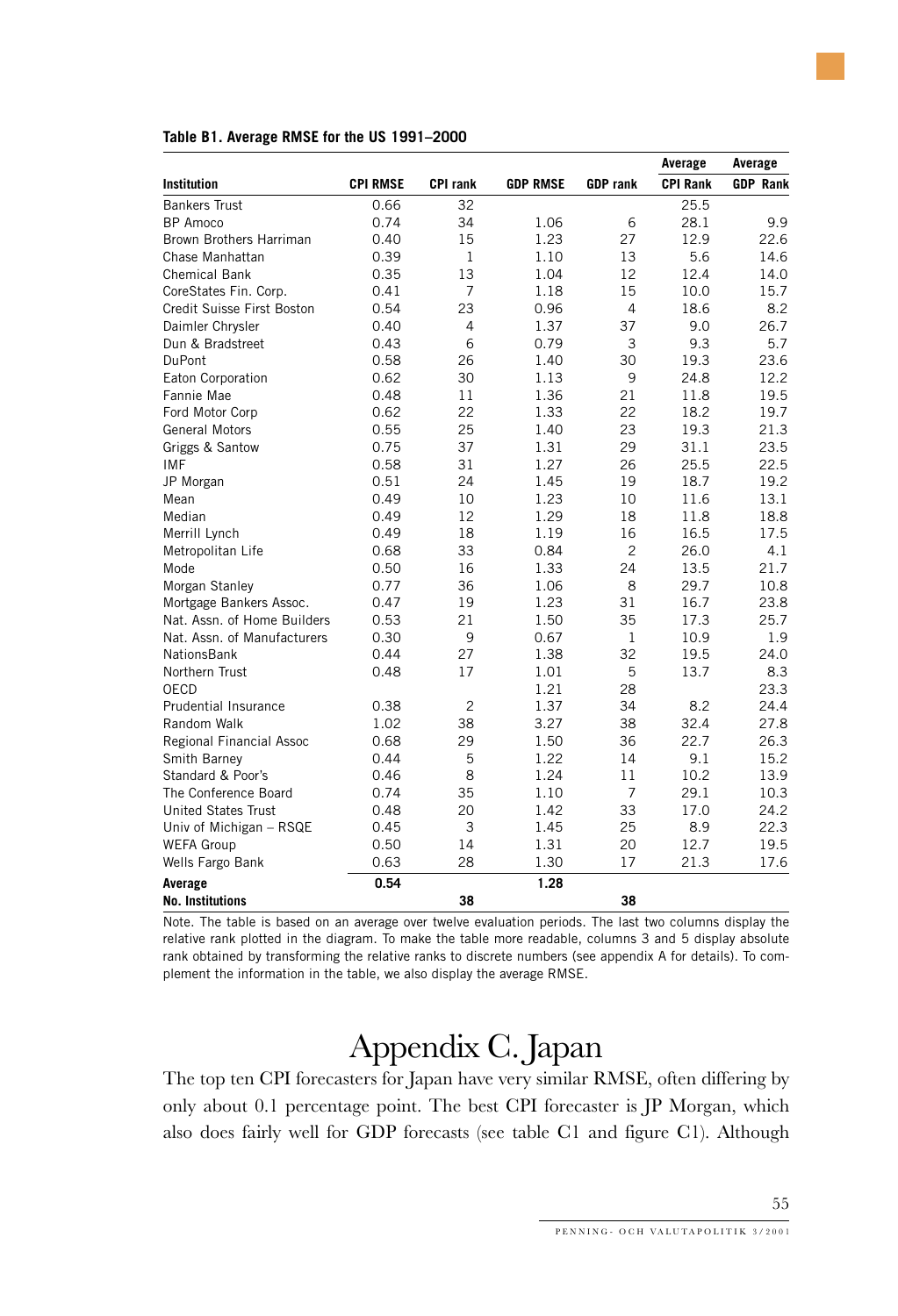

**Figure C1. Average relative rank 1991–2000, Japan, GDP and CPI**

Note. The diagram is constructed as follows. Each institution included in a given month is assigned a relative rank based on RMSE: the best is ranked 1, the next 2 and so on. We then compute both the average relative rank over all 12 evaluation periods (see appendix A for details). The best forecasters for GDP and inflation in the sense of best relative rank are in the lower left of the diagram.

Source: Consensus Forecasts.

Nikko Research Center has marginally lower RMSE than JP Morgan, it is also included fewer times (six compared to twelve), which explains its lower rank. The mean, mode and median differ in RMSE by only a few hundred percentage points, but the median does much better in the CPI-ranking than the two other measures. This strong performance of the median is probably a slight exaggeration, but all three measures of central tendency do fairly well. Smith Barney is another top CPI-forecaster for Japan.

The best GDP-forecaster is the Tokai Bank (not displayed in diagram C1). For GDP, the differences in forecasting performance are larger than for CPI. The number two ranked, the mean, has about 0.7 percentage points higher RMSE than the Tokai Bank. Other top GDP forecasters are Merrill Lynch, Mitsubishi Research Institute and Sumitomo Life Research Institute.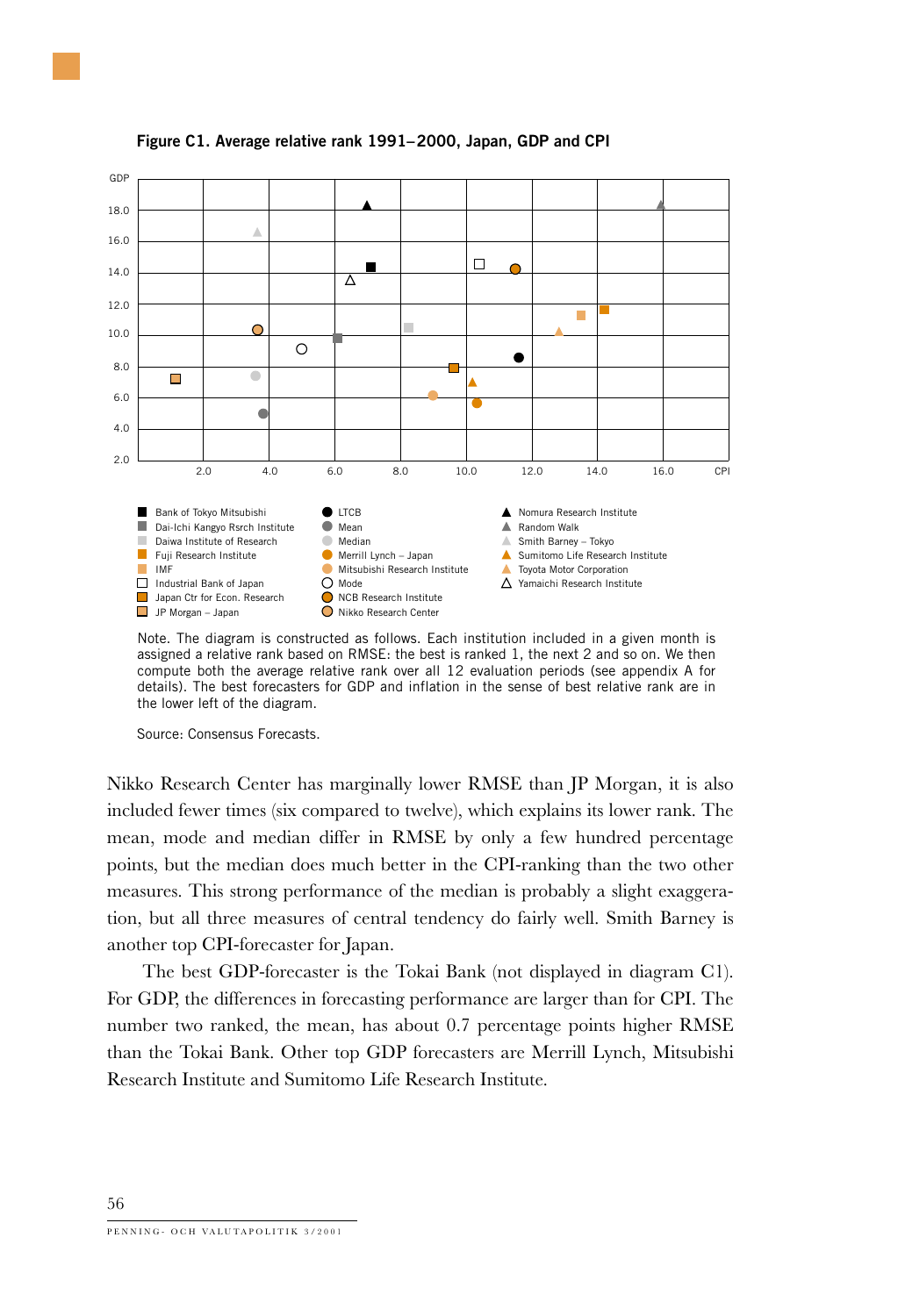|                                 |                 |                 |                 |                 | Average         | Average         |
|---------------------------------|-----------------|-----------------|-----------------|-----------------|-----------------|-----------------|
| <b>Institution</b>              | <b>RMSE CPI</b> | <b>CPI rank</b> | <b>RMSE GDP</b> | <b>GDP</b> rank | <b>CPI Rank</b> | <b>GDP Rank</b> |
| Bank of Tokyo Mitsubishi        | 0.40            | 10              | 1.65            | 20              | 9.1             | 14.4            |
| Dai-Ichi Kangyo Research        |                 |                 |                 |                 |                 |                 |
| Institute                       | 0.44            | 7               | 1.73            | 11              | 8.1             | 9.8             |
| Daiwa Institute of Research     | 0.58            | 11              | 1.86            | 15              | 10.3            | 10.6            |
| Fuji Research Institute         | 0.53            | 21              | 1.64            | 17              | 16.2            | 11.6            |
| <b>IMF</b>                      | 0.53            | 20              | 1.85            | 16              | 15.5            | 11.3            |
| Industrial Bank of Japan        | 0.35            | 16              | 1.48            | 21              | 12.4            | 14.6            |
| Japan Ctr for Econ. Research    | 0.37            | 13              | 1.44            | 8               | 11.6            | 7.9             |
| JP Morgan - Japan               | 0.32            | $\mathbf{1}$    | 1.86            | 6               | 3.2             | 7.3             |
| <b>LTCB</b>                     | 0.41            | 18              | 1.50            | 9               | 13.6            | 8.6             |
| Mean                            | 0.47            | 5               | 1.79            | $\overline{c}$  | 5.8             | 5.0             |
| Median                          | 0.46            | $\overline{c}$  | 1.83            | $\overline{7}$  | 5.6             | 7.4             |
| Merrill Lynch - Japan           | 0.57            | 15              | 1.73            | 3               | 12.3            | 5.8             |
| Mitsubishi Research Institute   | 0.36            | 12              | 1.38            | $\overline{4}$  | 11.0            | 6.1             |
| Mode                            | 0.50            | 6               | 1.87            | 10              | 7.0             | 9.2             |
| <b>NCB Research Institute</b>   | 0.42            | 17              | 1.62            | 19              | 13.5            | 14.3            |
| Nikko Research Center           | 0.29            | 4               | 1.40            | 14              | 5.7             | 10.3            |
| Nomura Research Institute       | 0.34            | 9               | 1.78            | 23              | 9.0             | 18.3            |
| OECD                            |                 |                 | 1.70            | 12              |                 | 10.0            |
| Random Walk                     | 1.24            | 22              | 3.01            | 24              | 17.9            | 18.3            |
| Smith Barney - Tokyo            | 0.33            | 3               | 2.25            | 22              | 5.6             | 16.5            |
| Sumitomo Life Research          |                 |                 |                 |                 |                 |                 |
| Institute                       | 0.57            | 14              | 1.76            | 5               | 12.2            | 7.0             |
| Tokai Bank                      |                 |                 | 1.07            | $\mathbf{1}$    |                 | 4.8             |
| <b>Toyota Motor Corporation</b> | 0.70            | 19              | 1.93            | 13              | 14.8            | 10.2            |
| Yamaichi Research Institute     | 0.35            | 8               | 1.56            | 18              | 8.5             | 13.5            |
| Average                         | 0.48            |                 | 1.74            |                 |                 |                 |
| <b>No. Institutions</b>         |                 | 22              |                 | 38              |                 |                 |

#### **Table C1. Average RMSE for Japan 1991–2000**

Note. The table is based on an average over twelve evaluation periods. The last two columns display the relative rank plotted in the diagram. To make the table more readable, columns 3 and 5 display absolute rank obtained by transforming the relative ranks to discrete numbers (see appendix A for details). To complement the information in the table, we also display the average RMSE.

# Appendix D. France

The top inflation forecaster is Deutsche Bank France, closely followed by Banque Paribas. The latter has marginally lower RMSE than the former, but in almost all evaluation periods when they are both included, Deutsche Bank France is higher ranked. CPE is another top forecaster, but with a somewhat uneven performance: in the beginning of the year, its current year forecasts are mediocre and deteriorate rapidly in relative ranking (to rank 16 for June forecasts). Then towards the end of the year, its performance picks up remarkably (to rank 1 for October forecasts). For next-year forecasts, by contrast, it does quite well and stays within the top 4.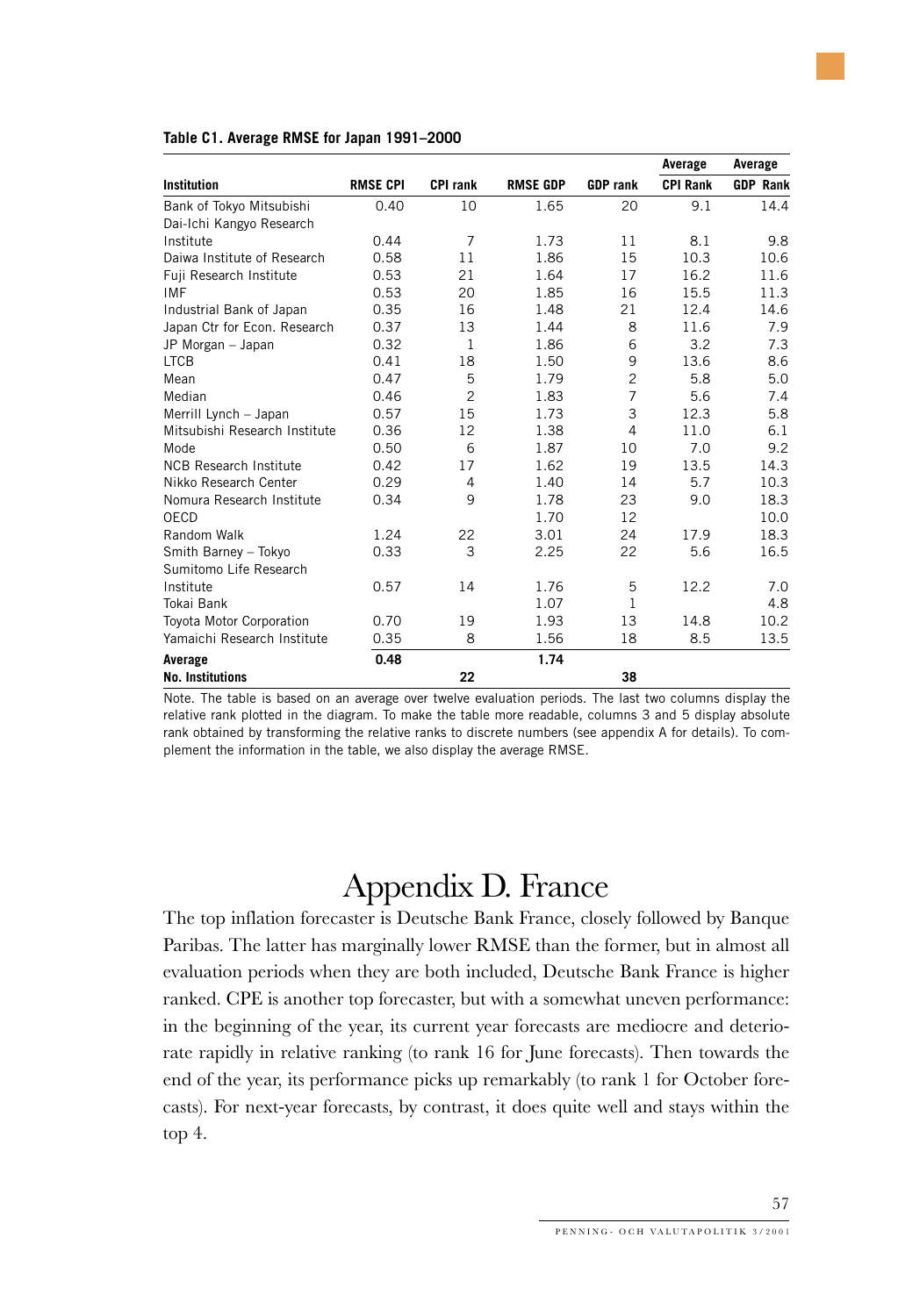

**Figure D1. Average relative rank, 1991–2000, France, GDP and CPI**

Note. The diagram is constructed as follows. Each institution included in a given month is assigned a relative rank based on RMSE: the best is ranked 1, the next 2 and so on. We then compute both the average relative rank over all 12 evaluation periods (see appendix A for details). The best forecasters for GDP and inflation in the sense of best relative rank are in the lower left of the diagram.

Source: Consensus Forecasts.

For GDP forecasts, JP Morgan – Paris has the best ranking. Other top forecasters are Credit Comm. de France and Deutsche Bank France. BIPE has the lowest RMSE of all and does quite well in most evaluation periods except for towards the end of the year for current year forecasts. This is in turn explained by a rather large overestimate for 1995 and an underestimate for 1999 (both about 1 percentage point). CPE follows a similar pattern both in profile over the evaluation periods and the years for which its forecasts yielded the largest error.

Overall, Deutsche Bank France and Credit Comm. de France are the top GDP and inflation forecasters. Banque Indosuez is the worst forecaster and is the only institution in our survey that has a lower rank than the random walk.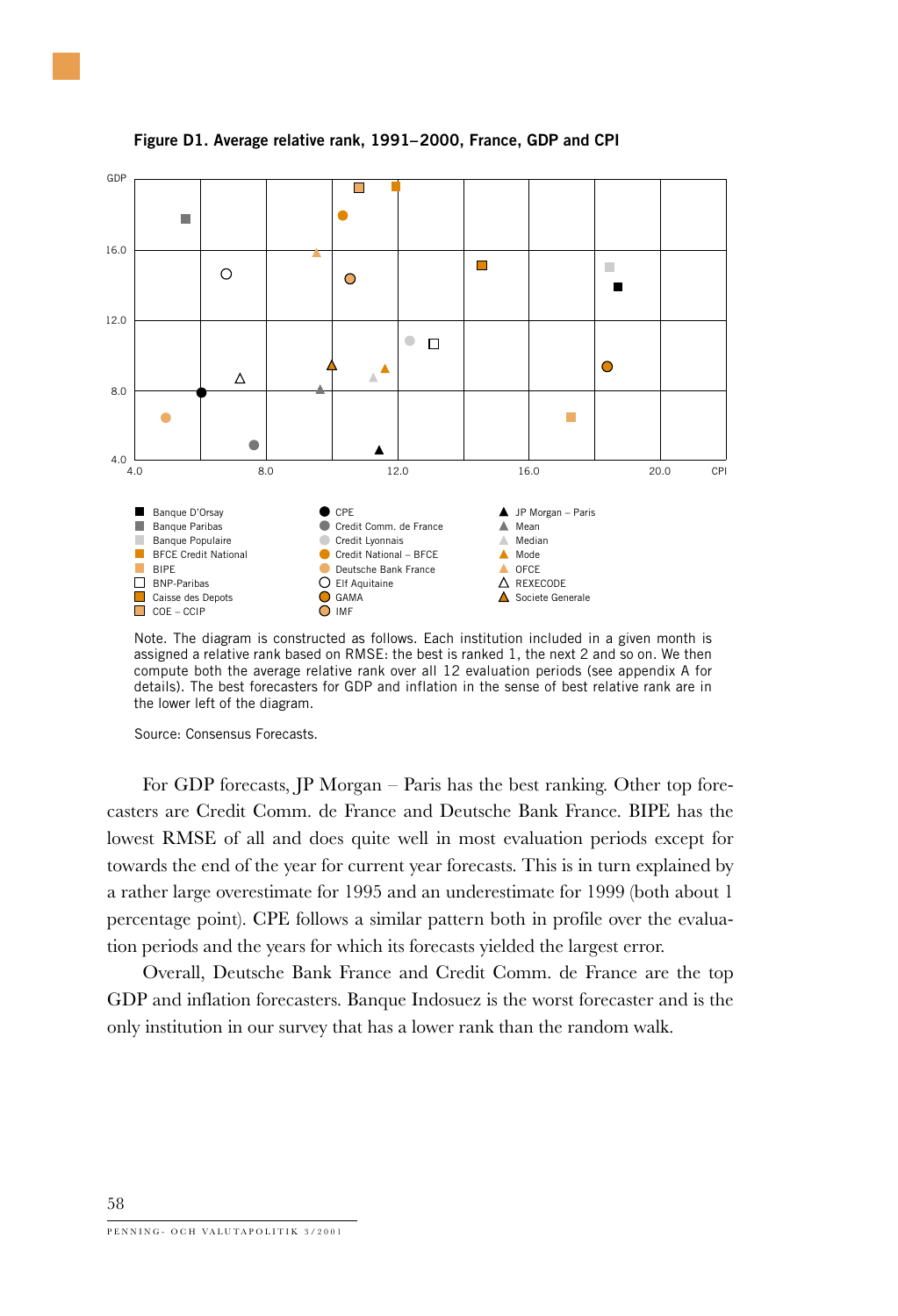|                             |                 |                 |                 |                 | Average         | Average         |
|-----------------------------|-----------------|-----------------|-----------------|-----------------|-----------------|-----------------|
| <b>Institution</b>          | <b>CPI RMSE</b> | <b>CPI rank</b> | <b>GDP RMSE</b> | <b>GDP</b> rank | <b>CPI Rank</b> | <b>GDP Rank</b> |
| Banque D'Orsay              | 0.63            | 23              | 1.10            | 15              | 18.7            | 13.9            |
| Banque Indosuez             | 0.54            | 25              | 0.94            | 23              | 22.6            | 18.0            |
| <b>Banque Paribas</b>       | 0.38            | $\overline{c}$  | 1.01            | 21              | 5.5             | 17.8            |
| <b>Banque Populaire</b>     | 0.64            | 22              | 1.12            | 17              | 18.4            | 15.0            |
| <b>BFCE Credit National</b> | 0.53            | 16              | 1.27            | 25              | 11.9            | 19.7            |
| <b>BIPE</b>                 | 0.46            | 20              | 0.60            | $\overline{4}$  | 17.3            | 6.5             |
| <b>BNP-Paribas</b>          | 0.55            | 18              | 1.13            | 12              | 13.1            | 10.6            |
| Caisse des Depots           | 0.54            | 19              | 1.10            | 18              | 14.5            | 15.1            |
| $COE - CCIP$                | 0.46            | 12              | 1.12            | 24              | 10.8            | 19.5            |
| CPE                         | 0.37            | 3               | 0.70            | 5               | 6.0             | 7.9             |
| Credit Comm. de France      | 0.50            | 6               | 0.91            | $\overline{c}$  | 7.6             | 4.9             |
| Credit Lyonnais             | 0.54            | 17              | 0.98            | 13              | 12.3            | 10.8            |
| Credit National - BFCE      | 0.46            | 10              | 1.11            | 22              | 10.3            | 17.9            |
| Deutsche Bank France        | 0.43            | $\mathbf{1}$    | 0.80            | 3               | 4.9             | 6.4             |
| <b>Elf Aquitaine</b>        | 0.48            | $\overline{4}$  | 1.14            | 16              | 6.8             | 14.7            |
| <b>GAMA</b>                 | 0.61            | 21              | 0.93            | 11              | 18.4            | 9.4             |
| <b>IMF</b>                  | 0.47            | 11              | 1.08            | 19              | 10.5            | 15.5            |
| JP Morgan - Paris           | 0.54            | 14              | 0.72            | 1               | 11.4            | 4.6             |
| Mean                        | 0.51            | 8               | 1.03            | 6               | 9.6             | 8.0             |
| Median                      | 0.53            | 13              | 1.03            | 8               | 11.3            | 8.7             |
| Mode                        | 0.53            | 15              | 1.03            | 9               | 11.6            | 9.3             |
| OECD                        |                 |                 | 0.93            | 14              |                 | 11.8            |
| OFCE                        | 0.39            | $\overline{7}$  | 1.02            | 20              | 9.5             | 15.8            |
| Random Walk                 | 0.84            | 24              | 1.65            | 26              | 22.3            | 22.7            |
| REXECODE                    | 0.47            | 5               | 0.99            | $\overline{7}$  | 7.2             | 8.6             |
| Societe Generale            | 0.46            | 9               | 0.94            | 10              | 10.0            | 9.3             |
| Average                     | 0.51            |                 | 1.01            |                 |                 |                 |
| <b>No. Institutions</b>     |                 | 25              |                 | 26              |                 |                 |

#### **Table D1. Average RMSE for France 1991–2000**

Note. The table is based on an average over twelve evaluation periods. The last two columns display the relative rank plotted in the figure. To make the table more readable, columns 3 and 5 display absolute rank obtained by transforming the relative ranks to discrete numbers (see appendix A for details). To complement the information in the table, we also display the average RMSE.

### Appendix E. Germany

With regard to inflation, JP Morgan is consistently highly ranked and is also the best overall. Other good forecasters are Dresdner Bank, MM Warburg and Bank Julius Baer.

For GDP, Bank Julius Baer has the highest rank, followed by Bankgesellschaft Berlin, RWI Essen and Helaba Frankfurt. JP Morgan is also among the top forecasters, with a RMSE only about 0.1 percentage point worse than Bank Julius Baer.

Overall, for both GDP and inflation forecasting performance, the picture for Germany looks slightly different than for other countries. There is no institution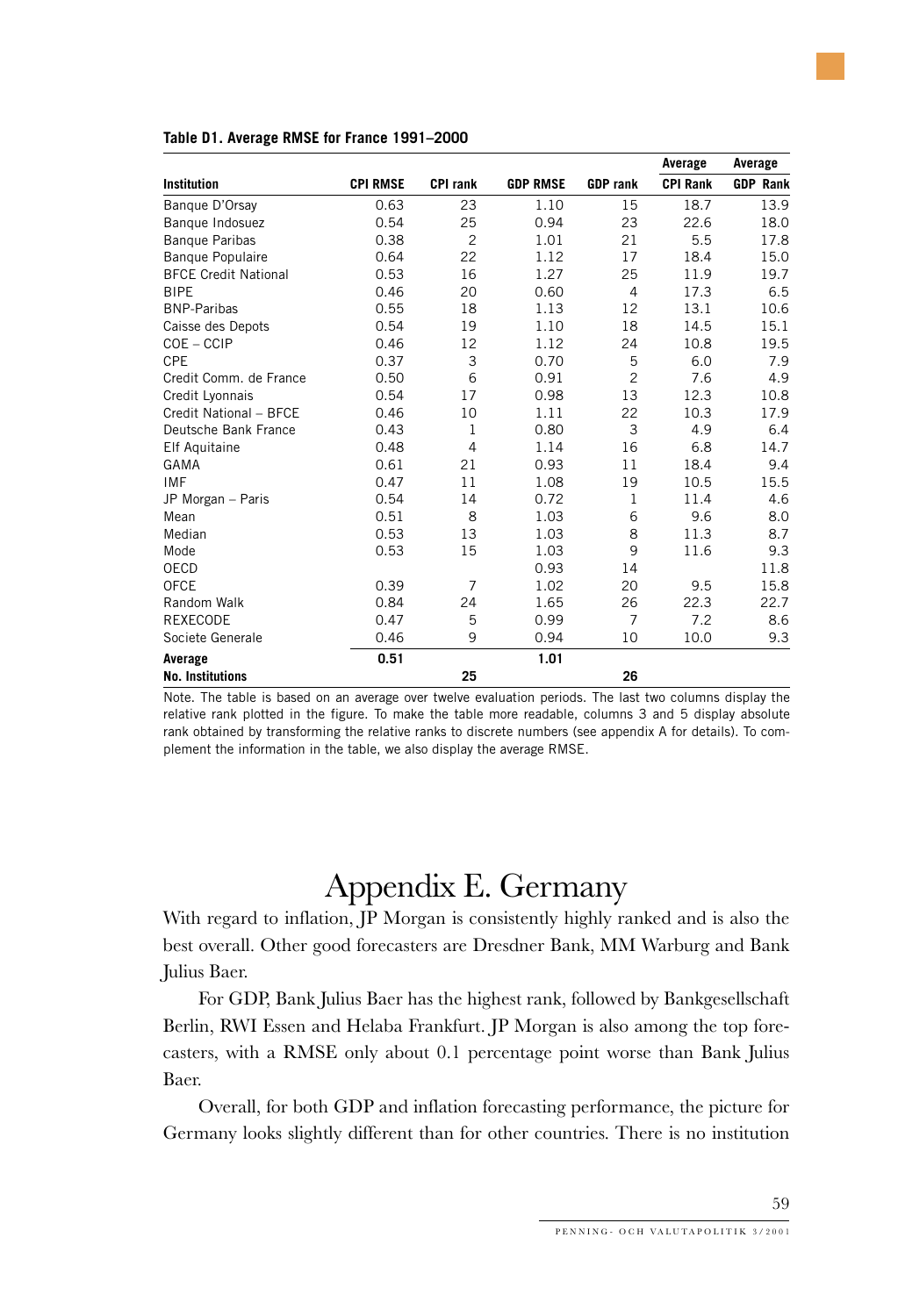

#### **Figure E1. Average relative rank, 1991–2000, Germany, GDP and CPI**

Note. The diagram is constructed as follows. Each institution included in a given month is assigned a relative rank based on RMSE: the best is ranked 1, the next 2 and so on. We then compute both the average relative rank over all 12 evaluation periods (see appendix A for details). The best forecasters for GDP and inflation in the sense of best relative rank are in the lower left of the diagram.

Source: Consensus Forecasts.

that dominates both; instead there are two groups with either superior inflation forecasters or superior GDP forecasters, as depicted in figure E1 (the same institutions as mentioned above). Other institutions receive much worse relative ranking. JP Morgan and Bank Julius Baer have the best trade-off between superior inflation and superior GDP forecasts.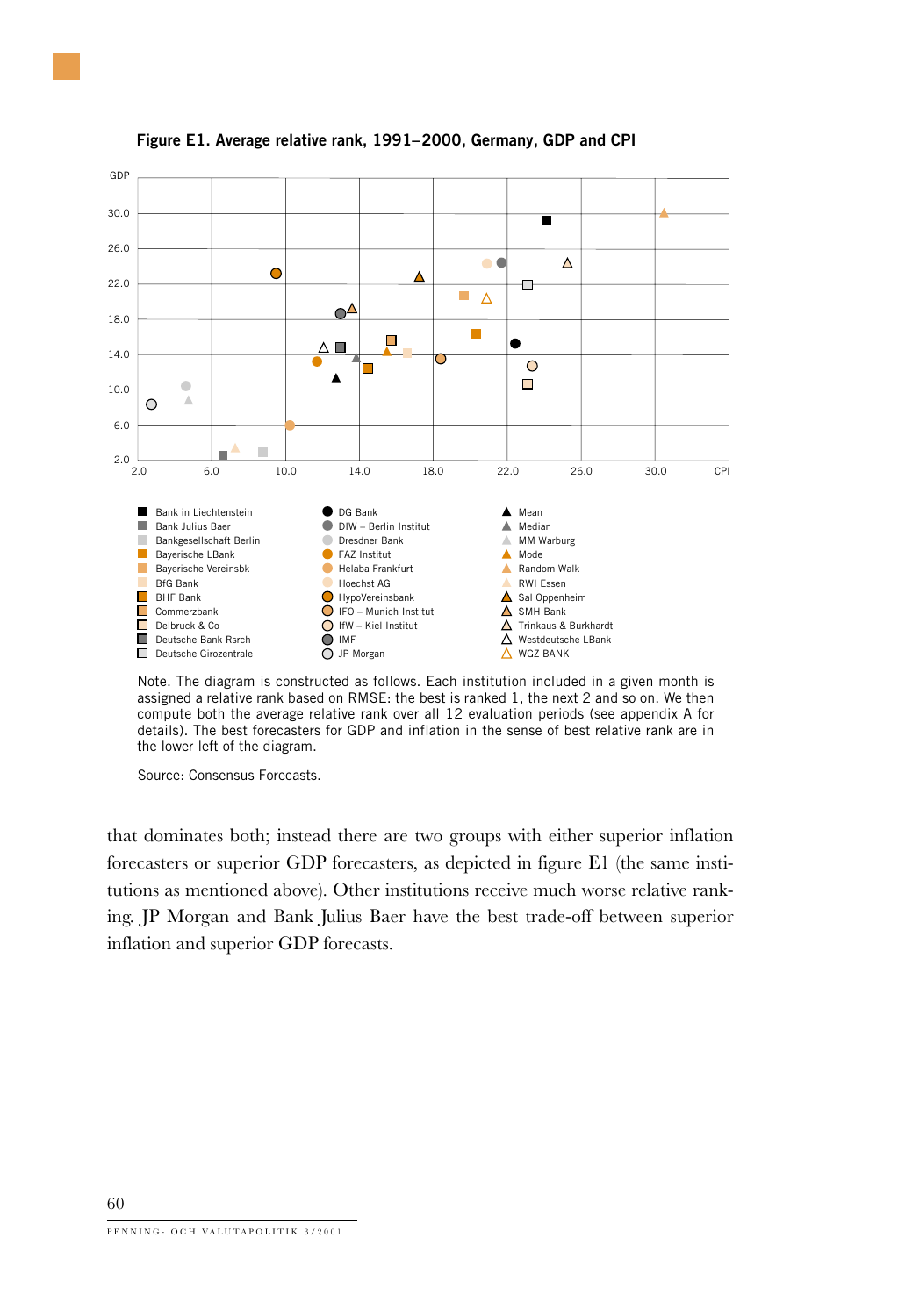|                                 |                 |                 |                 |                 | Average         | Average         |
|---------------------------------|-----------------|-----------------|-----------------|-----------------|-----------------|-----------------|
| <b>Institution</b>              | <b>CPI RMSE</b> | <b>CPI rank</b> | <b>GDP RMSE</b> | <b>GDP</b> rank | <b>CPI Rank</b> | <b>GDP Rank</b> |
| Bank in Liechtenstein           | 0.84            | 31              | 1.78            | 33              | 24.1            | 29.2            |
| <b>Bank Julius Baer</b>         | 0.56            | $\overline{4}$  | 0.64            | $\mathbf{1}$    | 6.7             | 2.2             |
| <b>Bank Gesellschaft Berlin</b> | 0.61            | 6               | 0.69            | $\overline{c}$  | 8.8             | 3.1             |
| Bayerische LBank                | 0.74            | 23              | 1.24            | 22              | 20.3            | 16.3            |
| Bayerische Vereinsbk            | 0.70            | 22              | 1.24            | 26              | 19.6            | 20.7            |
| <b>BfG Bank</b>                 | 0.72            | 19              | 1.20            | 15              | 16.5            | 14.2            |
| <b>BHF Bank</b>                 | 0.70            | 16              | 1.12            | 10              | 14.4            | 12.5            |
| Commerzbank                     | 0.68            | 18              | 1.18            | 21              | 15.7            | 15.7            |
| Delbruck & Co.                  | 0.78            | 28              | 1.11            | 8               | 23.1            | 10.8            |
| Deutsche Bank Rsrch             | 0.69            | 12              | 1.21            | 18              | 12.8            | 14.8            |
| Deutsche Girozentrale           | 0.82            | 29              | 1.37            | 27              | 23.1            | 21.9            |
| DG Bank                         | 0.80            | 27              | 1.22            | 20              | 22.4            | 15.4            |
| DIW - Berlin Institut           | 0.68            | 26              | 1.31            | 32              | 21.7            | 24.4            |
| Dresdner Bank                   | 0.52            | $\overline{c}$  | 1.15            | $\overline{7}$  | 4.7             | 10.5            |
| <b>FAZ Institut</b>             | 0.63            | 9               | 1.18            | 12              | 11.7            | 13.3            |
| Helaba Frankfurt                | 0.63            | 8               | 0.84            | $\overline{4}$  | 10.3            | 6.0             |
| <b>Hoechst AG</b>               | 0.71            | 25              | 1.36            | 31              | 20.9            | 24.4            |
| HypoVereinsbank                 | 0.62            | $\overline{7}$  | 1.33            | 29              | 9.5             | 23.4            |
| IFO - Munich Institut           | 0.65            | 21              | 1.16            | 14              | 18.4            | 13.6            |
| IfW - Kiel Institut             | 0.77            | 30              | 1.15            | 11              | 23.4            | 12.8            |
| <b>IMF</b>                      | 0.59            | 13              | 1.31            | 23              | 13.0            | 18.8            |
| JP Morgan                       | 0.50            | $\mathbf{1}$    | 0.75            | 5               | 2.8             | 8.4             |
| Mean                            | 0.69            | 11              | 1.17            | 9               | 12.8            | 11.4            |
| Median                          | 0.70            | 15              | 1.19            | 13              | 13.8            | 13.6            |
| MM Warburg                      | 0.53            | 3               | 0.96            | 6               | 4.8             | 8.9             |
| Mode                            | 0.71            | 17              | 1.20            | 16              | 15.5            | 14.4            |
| <b>OECD</b>                     |                 |                 | 1.11            | 19              |                 | 15.0            |
| Random Walk                     | 1.45            | 33              | 2.37            | 34              | 30.4            | 30.1            |
| <b>RWI Essen</b>                | 0.53            | 5               | 0.72            | 3               | 7.3             | 3.5             |
| Sal Oppenheim                   | 0.72            | 20              | 1.39            | 28              | 17.3            | 22.8            |
| <b>SMH Bank</b>                 | 0.65            | 14              | 1.28            | 24              | 13.6            | 19.3            |
| Trinkaus & Burkhardt            | 0.78            | 32              | 1.34            | 30              | 25.3            | 24.3            |
| Westdeutsche L Bank             | 0.67            | 10              | 1.17            | 17              | 12.1            | 14,8            |
| <b>WGZ Bank</b>                 | 0.78            | 24              | 1.30            | 25              | 20.8            | 20.4            |
| Average                         | 0.70            |                 | 1.20            |                 |                 |                 |
| <b>No. Institutions</b>         |                 | 33              |                 | 34              |                 |                 |

#### **Table E1. Average RMSE for Germany 1991–2000**

Note. The table is based on an average over twelve evaluation periods. The last two columns display the relative rank plotted in the figure. To make the table more readable, columns 3 and 5 display absolute rank obtained by transforming the relative ranks to discrete numbers (see appendix A for details). To complement the information in the table, we also display the average RMSE.

# Appendix F. Italy

The top five forecasters for Italian CPI have very similar forecasting performance. The highest ranked is Bank of America, but the difference in forecasting performance to the other top forecasters – Credito Italiano, Fiat Spa and the mean – is small. One notable feature is that none of these forecasters are consistent in their ranking. The relative ranking among the top five changes almost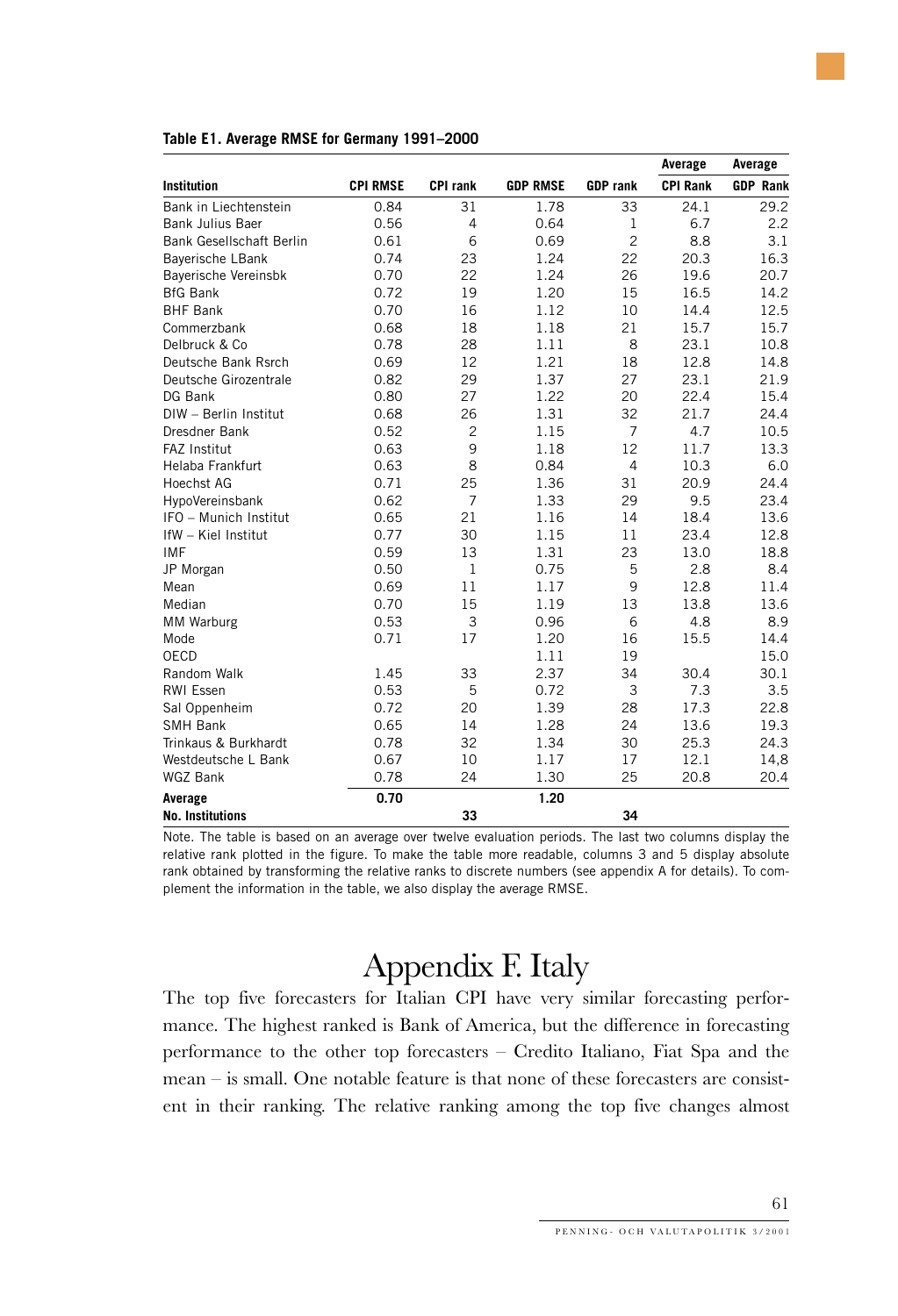

**Figure F1. Average relative rank, 1991–2000, Italy, GDP and CPI**

Note. The diagram is constructed as follows. Each institution included in a given month is assigned a relative rank based on RMSE: the best is ranked 1, the next 2 and so on. We then compute both the average relative rank over all 12 evaluation periods (see appendix A for details). The best forecasters for GDP and inflation in the sense of best relative rank are in the lower left of the diagram.

Source: Consensus Forecasts.

every month. Another notable feature is that the mean, rather unusually if compared to other countries except Japan, is among the top.

For GDP forecasts, the Bank of America is also best. Other top forecasters are IRS, Fiat SpA and the mean. In terms of stability of ranking, we observe the same mediocre pattern as for CPI-forecasts. The mean is again a top forecaster.

Overall Bank of America is the best GDP and inflation forecaster, as depicted in figure F1.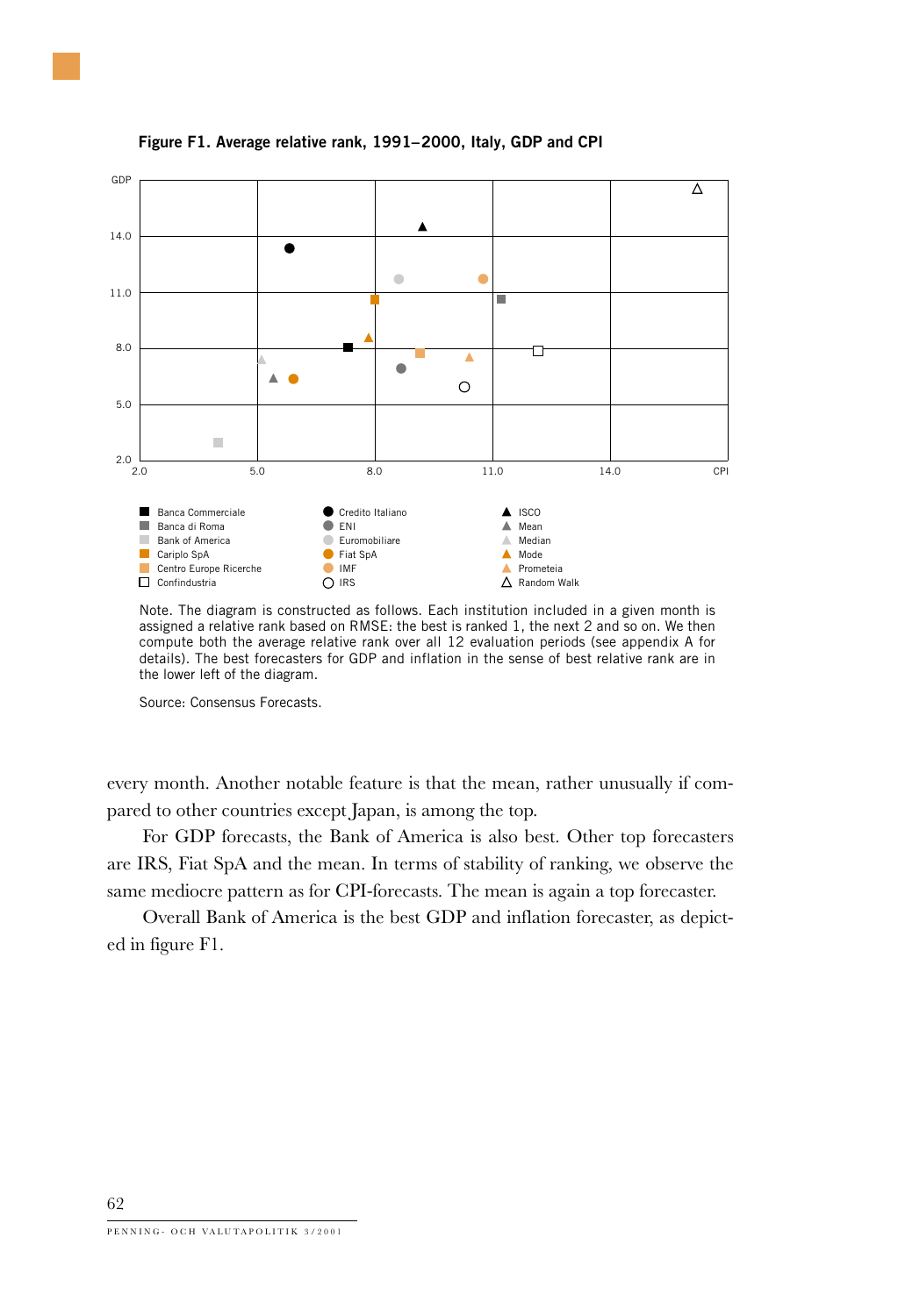|                         |                 |                 |                 |                 | Average         | Average         |
|-------------------------|-----------------|-----------------|-----------------|-----------------|-----------------|-----------------|
| <b>Institution</b>      | <b>CPI RMSE</b> | <b>CPI rank</b> | <b>GDP RMSE</b> | <b>GDP</b> rank | <b>CPI Rank</b> | <b>GDP Rank</b> |
| Banca Commerciale       | 0.66            | 6               | 0.96            | 10              | 7.3             | 8.0             |
| Banca di Roma           | 0.60            | 16              | 0.99            | 14              | 11.2            | 10.6            |
| <b>Bank of America</b>  | 0.55            | 1               | 0.68            | 1               | 4.0             | 3.0             |
| Cariplo SpA             | 0.66            | 8               | 1.06            | 13              | 8.0             | 10.6            |
| Centro Europe Ricerche  | 0.72            | 11              | 0.93            | 8               | 9.2             | 7.7             |
| Confindustria           | 0.82            | 17              | 0.93            | 9               | 12.2            | 7.8             |
| Credito Italiano        | 0.62            | $\overline{4}$  | 1.13            | 17              | 5.8             | 13.3            |
| <b>ENI</b>              | 0.71            | 10              | 0.79            | 5               | 8.7             | 6.9             |
| Euromobiliare           | 0.73            | 9               | 1.15            | 15              | 8.6             | 11.7            |
| Fiat SpA                | 0.62            | 5               | 0.94            | 3               | 5.9             | 6.4             |
| <b>IMF</b>              | 0.68            | 15              | 1.01            | 16              | 10.8            | 11.8            |
| <b>IRS</b>              | 0.68            | 13              | 0.84            | $\overline{c}$  | 10.3            | 6.0             |
| <b>ISCO</b>             | 0.60            | 12              | 0.96            | 18              | 9.2             | 14.4            |
| Mean                    | 0.62            | 3               | 0.95            | $\overline{4}$  | 5.4             | 6.4             |
| Median                  | 0.62            | $\overline{c}$  | 0.96            | 6               | 5.1             | 7.4             |
| Mode                    | 0.65            | $\overline{7}$  | 0.98            | 11              | 7.8             | 8.5             |
| <b>OECD</b>             |                 |                 | 0.87            | 12              |                 | 9.8             |
| Prometeia               | 0.78            | 14              | 0.93            | $\overline{7}$  | 10.4            | 7.5             |
| Random Walk             | 1.42            | 18              | 1.53            | 19              | 16.3            | 16.5            |
| Average                 | 0.71            |                 | 0.98            |                 |                 |                 |
| <b>No. Institutions</b> |                 | 18              |                 | 19              |                 |                 |

#### **Table F1. Average RMSE for Italy 1991–2000**

Note. The table is based on an average over twelve evaluation periods. The last two columns display the relative rank plotted in the figure. To make the table more readable, columns 3 and 5 display absolute rank obtained by transforming the relative ranks to discrete numbers (see appendix A for details). To complement the information in the table, we also display the average RMSE.

### Appendix G. Sweden

For inflation forecasts, Öhmans is most highly ranked, followed by Morgan Stanley and Matteus FK. The latter has the lowest RMSE of all institutions, but is not ranked the highest as those four times when it is included, its relative position is only superior in one month.

For GDP forecasts, Öhmans is again the most highly ranked, followed by the mode, the median and the Industrial Bank of Japan.

Overall, there seems to be no forecasting advantage for domestic institutions relative to foreign. Although Matteus has a relatively good performance for inflation, its GDP forecasts are relatively poor; for the Industrial Bank of Japan the situation is reversed.

The best forecaster for both GDP and inflation  $-$  by a considerable stretch  $$ is Öhmans, as illustrated in figure G1.11 Both the IMF and the OECD are among the worst forecasters for Sweden.

How good were forecasters in predicting the upturn in Swedish inflation

<sup>&</sup>lt;sup>11</sup> Öhmans has almost identical RMSE for GDP and inflation, but this is simply a coincidence.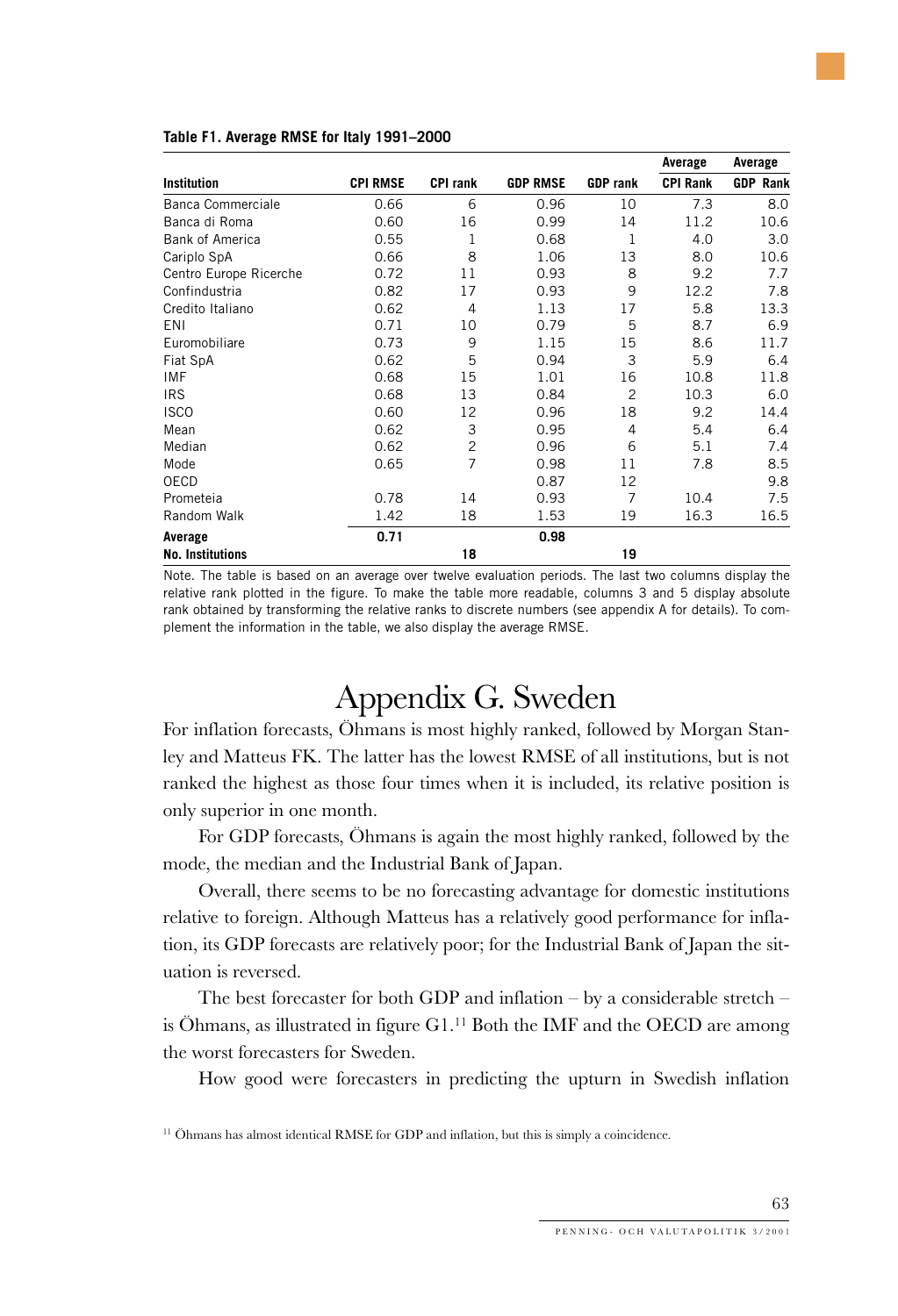

#### **Figure G1. Average relative rank, 1991–2000, Sweden, GDP and CPI**

Note. The diagram is constructed as follows. Each institution included in a given month is assigned a relative rank based on RMSE: the best is ranked 1, the next 2 and so on. We then compute both the average relative rank over all 12 evaluation periods (see appendix A for details). The best forecasters for GDP and inflation in the sense of best relative rank are in the lower left of the diagram.

Source: Consensus Forecasts.

| Table G1. Average RMSE for Sweden 1991-2000 |  |
|---------------------------------------------|--|
|---------------------------------------------|--|

|                          |                 |                 |                 |                 | Average         | Average         |
|--------------------------|-----------------|-----------------|-----------------|-----------------|-----------------|-----------------|
| <b>Institution</b>       | <b>CPI RMSE</b> | <b>CPI rank</b> | <b>GDP RMSE</b> | <b>GDP</b> rank | <b>CPI Rank</b> | <b>GDP Rank</b> |
| <b>IMF</b>               | 1.24            | 14              | 1.12            | 12              | 9.0             | 9.0             |
| Industrial Bank of Japan | 1.17            | 13              | 0.88            | 5               | 8.8             | 5.1             |
| Industriförbundet        | 0.85            | 6               | 1.25            | 13              | 6.4             | 10.6            |
| JP Morgan                | 1.12            | 4               | 1.01            | 9               | 5.2             | 6.9             |
| Matteus FK               | 0.47            | 3               | 1.16            | 15              | 4.3             | 11.5            |
| Mean                     | 1.11            | 11              | 1.10            | 10              | 6.9             | 7.8             |
| Median                   | 1.08            | 5               | 0.87            | 4               | 6.0             | 4.9             |
| Merrill Lynch            | 0.56            | 9               | 0.68            | $\overline{c}$  | 6.8             | 3.4             |
| Mode                     | 1.11            | 12              | 0.85            | 3               | 7.0             | 4.1             |
| Morgan Stanley           | 0.68            | 2               | 1.05            | 11              | 3.0             | 8.5             |
| Nordbanken               | 1.06            | 7               | 0.94            | $\overline{7}$  | 6.4             | 6.2             |
| OECD                     |                 |                 | 1.22            | 14              |                 | 11.0            |
| Random Walk              | 3.18            | 15              | 3.07            | 16              | 12.1            | 12.4            |
| Swedbank                 | 1.04            | 8               | 1.00            | 8               | 6.6             | 6.9             |
| Svenska Handelsbanken    | 1.09            | 10              | 0.94            | 6               | 6.9             | 6.0             |
| Öhmans                   | 0.72            | 1               | 0.72            | 1               | 1.6             | 2.1             |
| Average                  | 1.10            |                 | 1.12            |                 |                 |                 |
| <b>No. Institutions</b>  |                 | 15              |                 | 16              |                 |                 |

Note. The table is based on an average over twelve evaluation periods. The last two columns display the relative rank plotted in the figure. To make the table more readable, columns 3 and 5 display absolute rank obtained by transforming the relative ranks to discrete numbers (see appendix A for details). To complement the information in the table. we also display the average RMSE.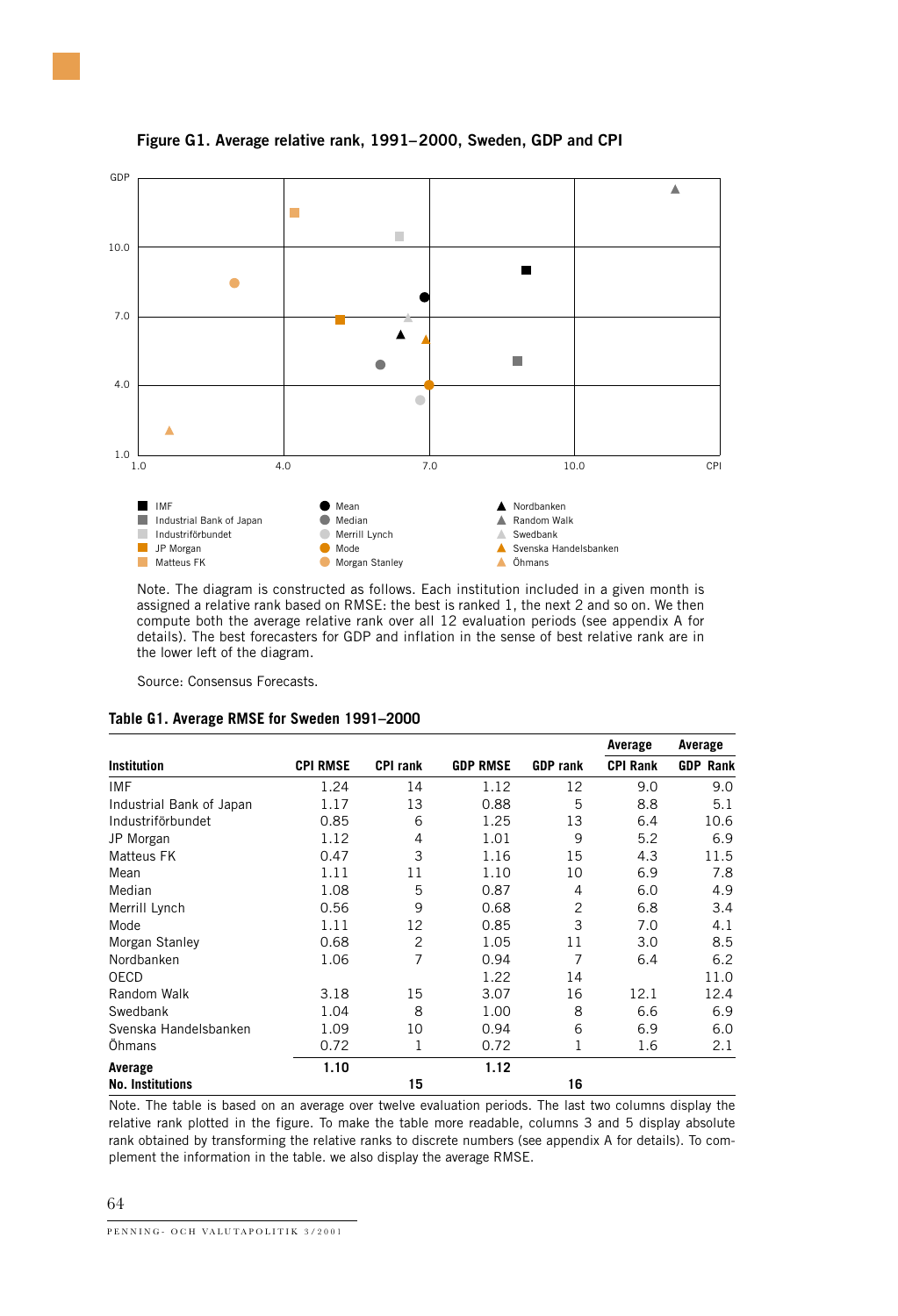during 2001? The vast majority of institutions were underpredicting this figure based on data for January-June. The Consensus mean for the current year is about 2.3 in June 2001 which is about half a percentage point higher than the mean a year earlier. One exception is SEB which had forecasts of around 3 per cent during 2000 January to August, although after August they began to strongly revise the forecast downwards to slightly below the current mean. Svenska Handelsbanken is another exception with a forecast of about 2.5 per cent during a large part of 2000, although they revised their forecasts downwards to 2.1 per cent in the end of 2000. Öhmans did not forecast the upturn, predicting in December 2000, Swedish inflation would be around 1.5 per cent in 2001.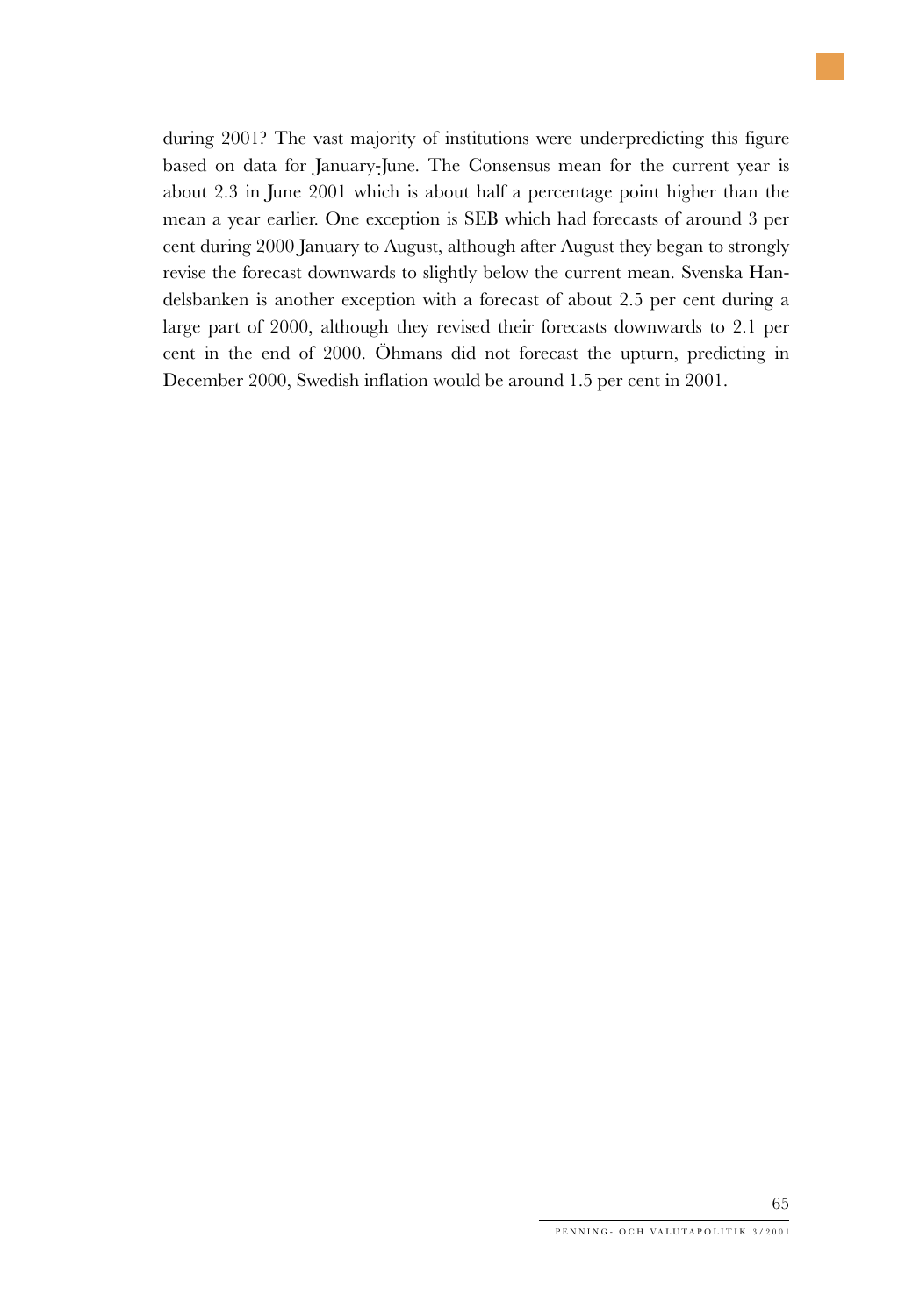#### References

- Batchelor, R., (1997), "How useful are the forecasts of intergovernmental agencies? The OECD and IMF versus the Consensus", Working paper, *City University Business School*, London, UK.
- Blix, M. & Sellin, P., (1998), "Uncertainty bands for inflation forecasts", Sveriges Riksbank Working Paper, No. 65.
- Blix, M. & Sellin, P., (1999), "Inflation forecasts with uncertainty intervals", *Sveriges Riksbank Quarterly Review*, No. 2, pp. 12–28.
- Blix, M. & Sellin, P., (2000), "A bivariate distribution for inflation and output forecasts", Sveriges Riksbank Working Paper No. 102.
- Britton, E., Fischer, P. & Whitley, J., (1988), "The inflation report projections: understanding the Fan chart", Bank of England Quarterly Review.
- Diebold, F.X., Tay, A.S. & Wallis, K.F., (1999), "Evaluating density forecasts of inflation: the survey of professional forecasters", in *Cointegration, Causality, and Forecasting: A Festschrift in Honour of Clive W.J. Granger*, Engle R.F., White H. (eds), Oxford University Press: Oxford.
- Eriksson, J.A. & Ådahl, M., (2000), "Is there a 'new economy' and is it coming to Europe?", *Sveriges Riksbank Economic Review*, No. 1, pp. 22–67.
- Gavin, W.T. & Mandal, R.J., (2000), "Forecasting inflation and growth: do private forecasts match those of policymakers?", Federal Reserve Bank of St. Louis, Working Paper No. 2000-026A.
- Glück, H., Schleicher, S.P. & Catena, R., (2000), "What do OECD forecasts and data revisions reveal?", Fall Meeting of Project LINK, October 2–6, Oslo, Norway.
- IMF World Economic Outlook (2001), "Box 1.1 How well do forecasters predict turning points?", pp. 6–8.
- Jansson, P. & Vredin, A., (2000), "Forecast-based monetary policy in Sweden 1992–1998: A view from within", Sveriges Riksbank Working Paper No. 120.
- Keereman, F., (1999), "The track record of Commission forecasts", Economic Papers, *European Commission* (Directorate General for Economic and Financial Affairs), Brussels, Belgium.

OECD Economic Outlook (2000), December.

- Orphanides, A., (1999), "The quest for prosperity without inflation", Sveriges Riksbank Working Paper No. 93.
- Shiller, R.J., (2000), *Irrational Excuberance*, Princeton University Press.
- Tay, A.S. & Wallis, K.F., (2000), "Density Forecasting: A Survey", *Journal of Forecasting*, 19, pp. 235–254.

PENNING- OCH VALUTAPOLITIK 3/2001